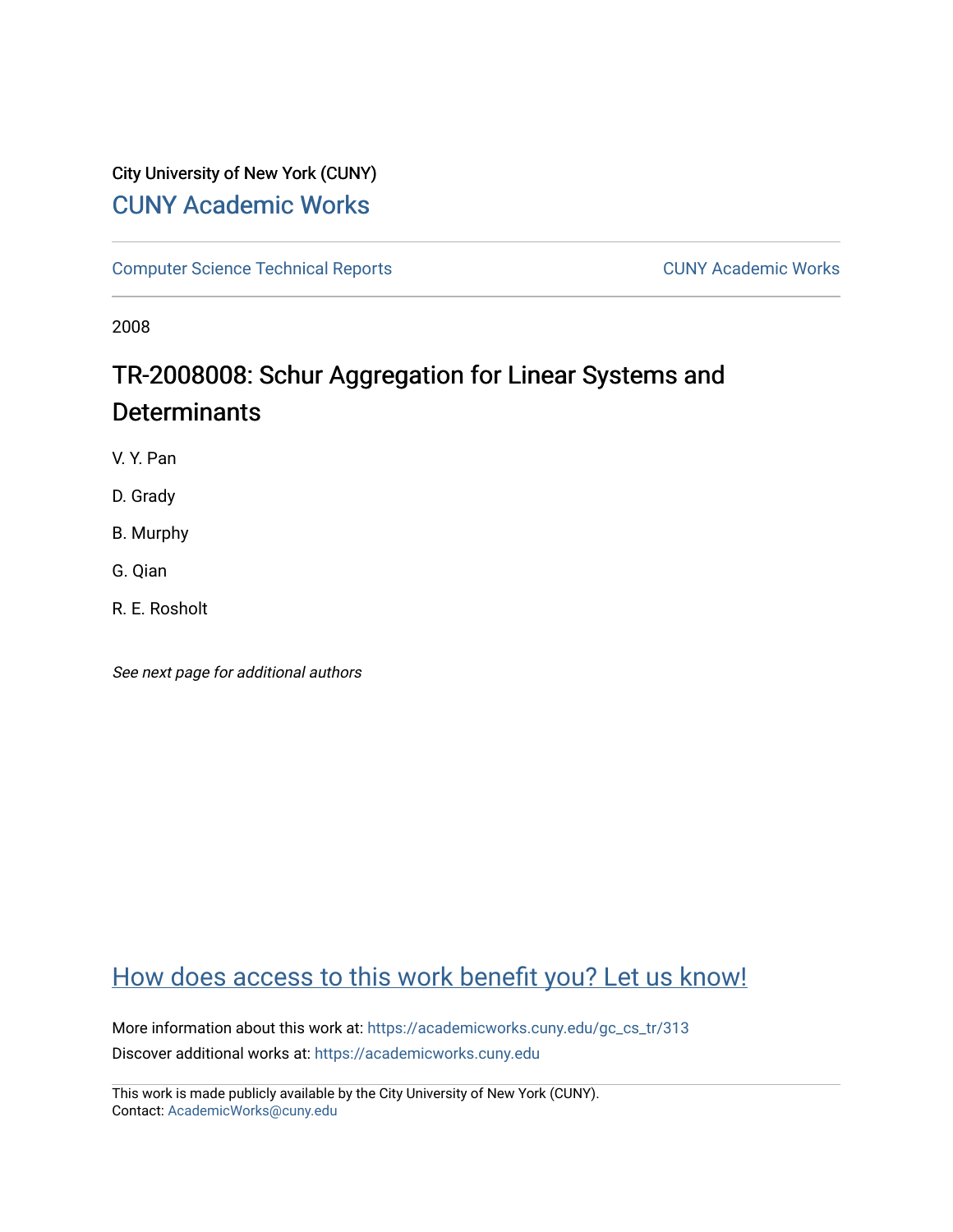## Authors

V. Y. Pan, D. Grady, B. Murphy, G. Qian, R. E. Rosholt, and A. D. Ruslanov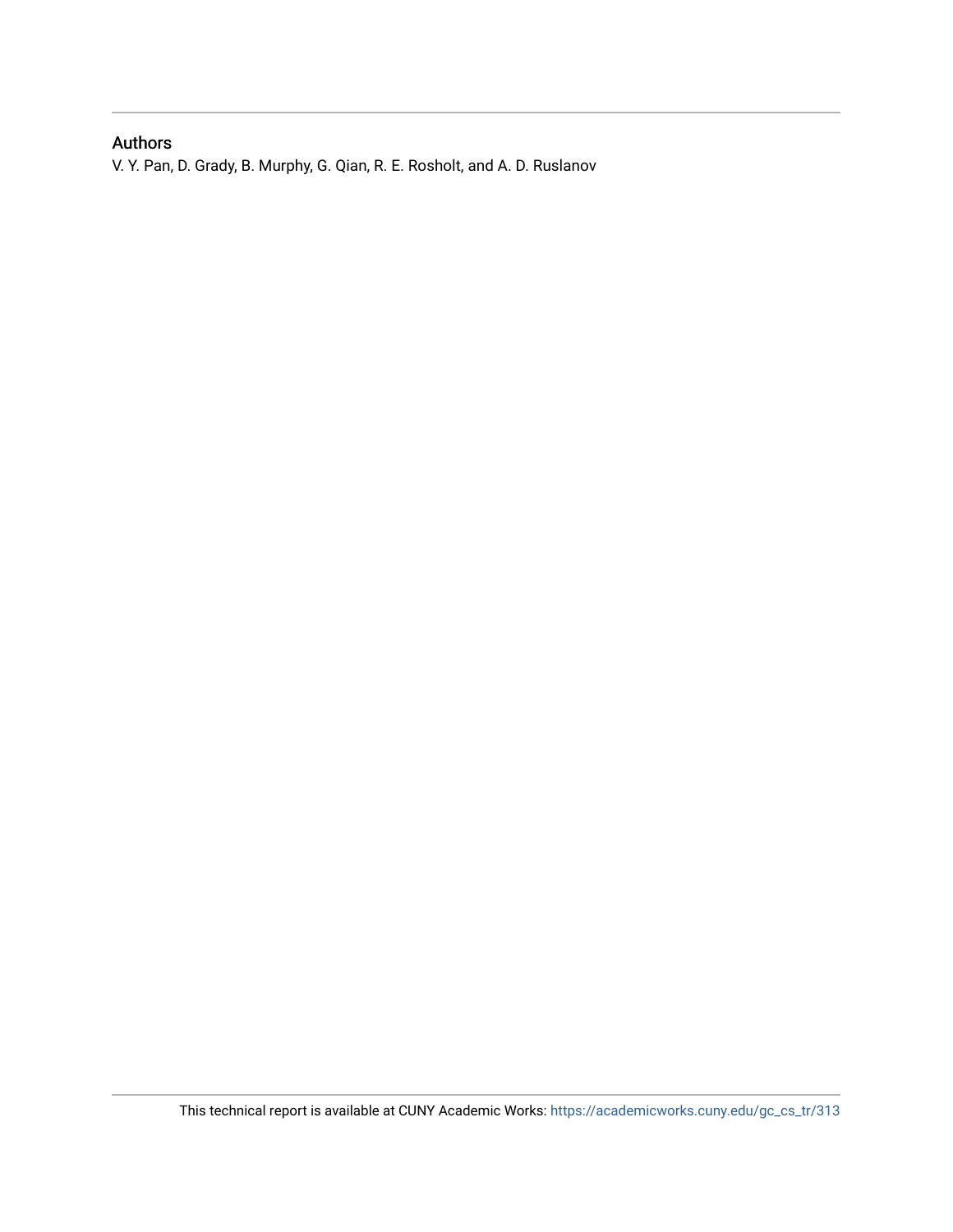# **Schur Aggregation for Linear Systems and Determinants**

V. Y. Pan<sup>a,\*</sup>, D. Grady<sup>c</sup>, B. Murphy<sup>a</sup>, G. Qian<sup>b</sup>, R. E. Rosholt<sup>a</sup>, A. D. Ruslanov<sup>c</sup>

<sup>a</sup>*Department of Mathematics and Computer Science, Lehman College, City University of New York, Bronx, NY 10468, USA*

<sup>b</sup>*Ph.D. Program in Computer Science, City University of New York, New York, NY 10036 USA*

<sup>c</sup>*Department of Computer and Information Sciences, State University of New York, Fredonia, NY 14063 USA*

We apply our recent preconditioning techniques to the solution of linear systems of equations and computing determinants. We combine these techniques with the Sherman–Morrison–Woodbury formula, its new variations, aggregation, iterative refinement, and advanced algorithms that rapidly compute sums and products either error-free or with the desired high accuracy. Our theoretical and experimental study shows the power of this approach.

*Key words:* Additive preconditioning, Linear systems of equations, Determinants, Sherman–Morrison–Woodbury formula, Iterative refinement *2000 MSC:* 65A12, 65F22, 65F05, 65F40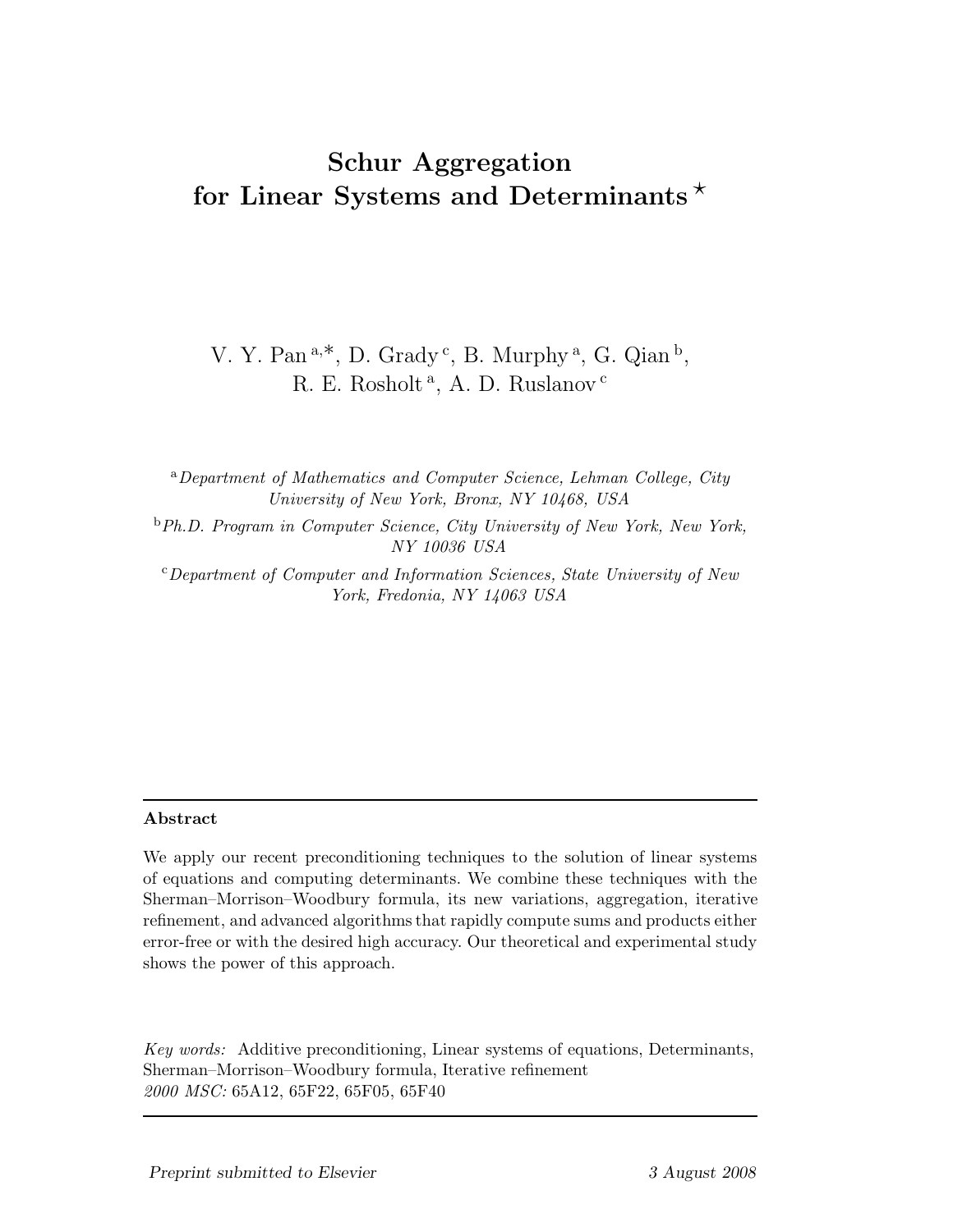#### **1 Introduction**

#### *1.1 Traditional preconditioning*

The popular techniques of preconditioning facilitate the solution of an ill conditioned linear system of equations  $Ay = b$  by transforming it into an equivalent, but better conditioned linear system  $MANx = Mb$  for  $y = Nx$  and appropriate nonsingular preconditioners  $M$  and  $N$ . The latter linear system can be solved faster and more accurately (see [1], [3], [6], [17], and the extensive bibliography therein). In particular preconditioning is vital for some effective iterative algorithms, such as the Conjugate Gradient algorithms and iterative refinement.

Traditional multiplicative preconditioning florishes for large, but special classes of linear systems. Generally it is as costly as approximate factorization or inversion. Furthermore it may require additional care of preserving sparseness and structure of an input matrix.

#### *1.2 Additive preconditioning*

Our point of departure is the alternative techniques of *additive preconditioning* in [33]–[36], [39], [40], [42], [43], that is selecting an *additive preconditioner* P for an ill conditioned input matrix  $A$  and computing its better conditioned *additive modification*  $C = A + P$ . Hereafter we write "*A*-" for "additive", "*APC*" for "additive preconditioner",  $A<sup>T</sup>$  for the transpose and  $A<sup>H</sup>$  for the Hermitian (that is complex conjugate) transpose of a matrix A, so that  $A^H =$  $A<sup>T</sup>$  for a real matrix A. We observe the following attractive features of Apreconditioning.

 $*$  Supported by PSC CUNY Awards 68291-0037, 69330-0038, and 69350-0038. Some results of this paper have been presented at the International Conferences on the Matrix Methods and Operator Equations in Moscow, Russia, in June of 2005 and July 2007, on the Foundations of Computational Mathematics (FoCM'2005) in Santander, Spain, in July 2005, and on Industrial and Applied Mathematics, in Zürich, Switzerland, in July 2007, as well as at the SIAM Annual Meeting, in Boston, in July 2006, and at the International Workshop on Symbolic-Numeric Computation (SNC'07) in London, Ontario, Canada, in July 2007.

<sup>∗</sup> Corresponding author.

*Email addresses:* victor.pan@lehman.cuny.edu (V. Y. Pan), grady@cs.fredonia.edu (D. Grady), brian.murphy@lehman.cuny.edu (B. Murphy), gqian@gc.cuny.edu (G. Qian), rhys.rosholt@lehman.cuny.edu (R. E. Rosholt), anatole@cs.fredonia.edu (A. D. Ruslanov).

*URL:* http://comet.lehman.cuny.edu/vpan/ (V. Y. Pan).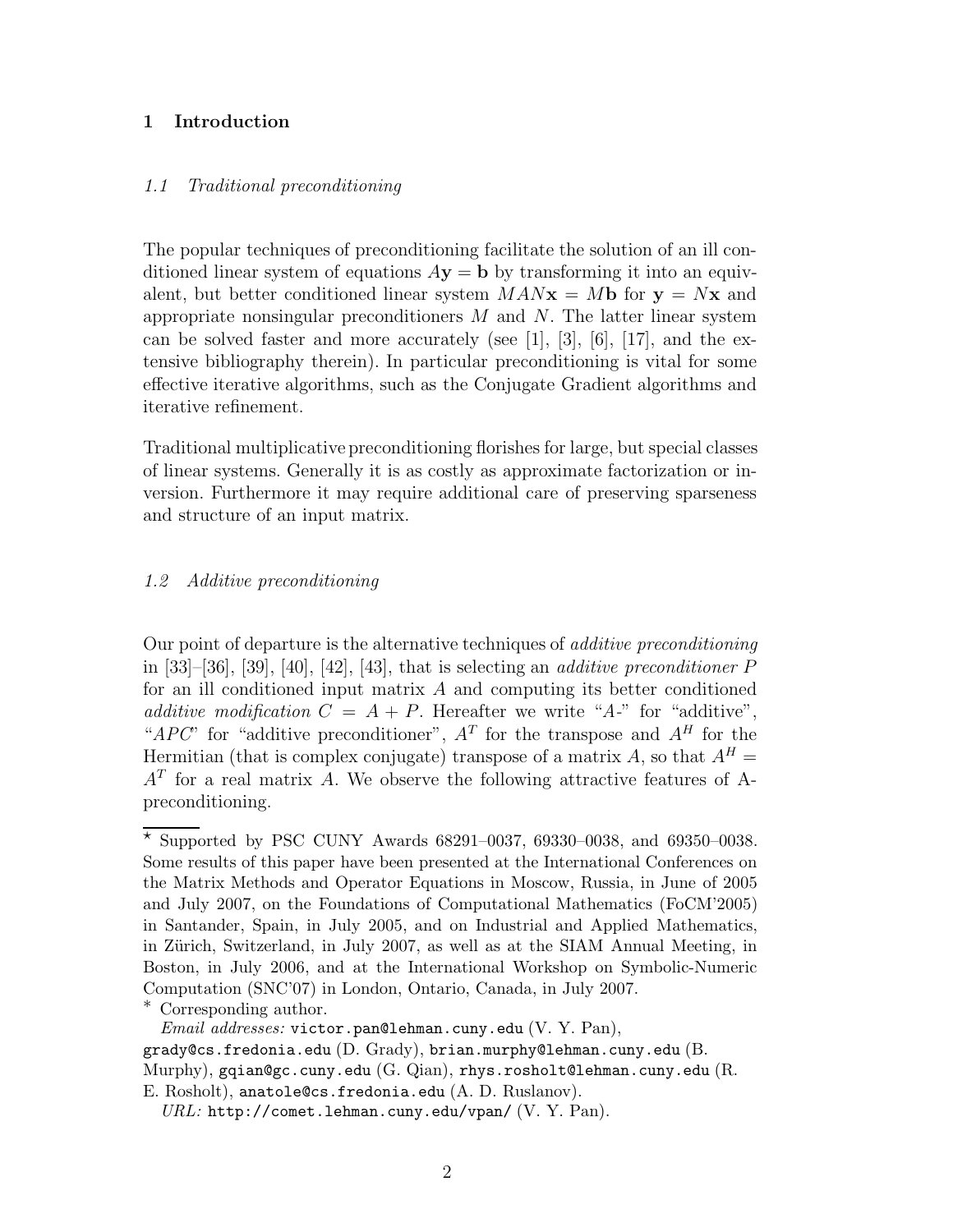- APCs are readily available for a large class of matrices
- We can extend to APCs the structure and sparseness of an input matrix
- A-preconditioning has a wide range of applications, which include rank deficient matrix computations and eigen-solving [40], [42], [43]

According to both theoretical and extensive experimental study in [35], [36], a matrix  $P = UV^H$  is likely to be an APC for a given ill conditioned matrix A, that is to define a well conditioned A-modification  $C = A + P$ , if the ratio  $\frac{||A||}{||P||}$  is neither large nor small, U and V are random matrices of full rank r, and the matrix A has at most  $r$  singular values that are small relatively to the norm ||A||. Moreover, one can choose a *weakly random* APC P, endowed with the desired patterns of sparseness and structure. In Section 12 we sketch a further simplification of our approach, based on weakly random expansion of the input matrix by appending to it new rows and columns.

#### *1.3 How to employ additive preconditioners*

In this paper we apply such APCs to facilitate the solution of the original ill conditioned linear system of equations  $A$ **y** = **b** and the computation of the determinant det A. We rely on the Sherman–Morrison–Woodbury formula for matrix inversion and its modifications (see some alternative techniques in [40], [42], [43]). Hereafter we use the abbreviation *SMW*. The SMW formulae reduce our tasks to computations with the A-modification C and a Schur complements G of a smaller size in the input matrix A, which we call a *Schur Aggregate*. For scaled weakly random APCs the matrices C and G are expected to have smaller condition numbers than the input matrix A.

This paper is devoted to further elaboration upon our approach and its analysis. We cover the choice of the ranks of APCs, specify the algorithms, estimate the rounding errors, and relate to each other the singular values (and thus also the norms and conditioning) of the matrices  $A, C$  and  $G$ . In the case of an ill conditioned input we face numerical problems at the stage of computing the Schur aggregate  $G$ , but we overcome them by extending the classical iterative refinement. Our extension is in the style of Hensel's lifting in [8] and [22], which is one of the basic techniques of symbolic computing.

#### *1.4 Precision of computing*

In our computations we proceed with double precision, but incorporate the advanced algorithms that rapidly compute sums and products error-free or with a desired high accuracy. This symbolic part of our computations is involved into the computation of the A-preconditioners  $C$  and is the basis for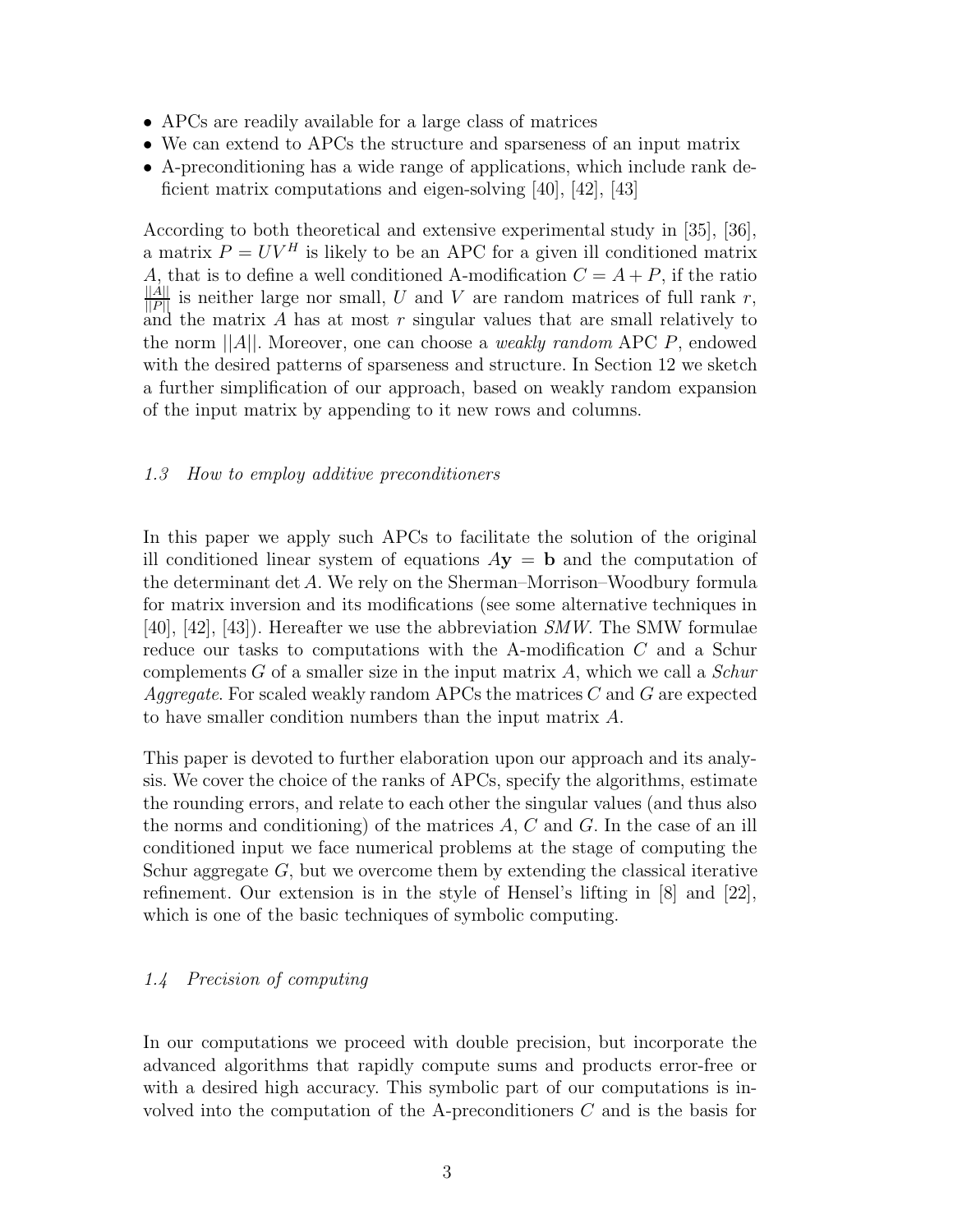our extension of the classical numerical iterative refinement, whose output values we represent as the sums of double precision pieces. Unlike the case of the classical iterative refinement and Hensel's lifting, we bypass storing these pieces and only store the Schur aggregates with double precision. According to our analysis and test results, the leading bits in the representation of the entries of the Schur aggregates vanish from the beginning and deep into the refinement process, and we safely ignore these bits, to save the computer time and the memory space.

#### *1.5 The bit-operation complexity estimates*

Hereafter "*ops*" is our abbreviation for "arithmetic operations".

Let us quantify the gain from combining preconditioning with the Schur aggregation where we seek the solution of an ill conditioned linear system  $A$ **y** = **b**. Recall that the condition number of a matrix A is roughly the ratio  $\frac{output\ error\ norm}{input\ error\ norm}$ . So, no matter which algorithm we apply, we must process  $n^2$ input entries with the precision  $p_{comp}$  of at least  $p_{out} + log_2 \text{cond } A$  bits (here and hereafter  $p_{out}$  denotes the required output precision). This, however, can still be less costly than the order of  $n<sup>3</sup>$  ops with the precision of the order  $p_{comp}$  above, required in Gaussian elimination.

Our approach involves multiplication of  $n \times n$  by  $n \times r$  matrices (in  $O(rn^2)$ ) ops) and iterative refinement of the solution of some auxiliary well conditioned linear systems of equations. We first compute a crude approximation to LU or PLU factorization of the well conditioned matrix  $C$  or to its inverse, by using  $O(n^3)$  ops with the IEEE standard double precision  $p_{double}$ . Then in each loop of iterative refinement we use  $O(rn^2)$  ops with this precision to produce about  $p_{double}$ -log<sub>2</sub> cond C new correct bits per an output value. For a well conditioned matrix C and a smaller rank  $r$  (say for a constant  $r$ ) the resulting overall time bound in  $O(\frac{rn^2p_{out}}{p_{double}-\log_2 \text{cond } C})$  shows the order of magnitude acceleration versus the solution of an ill conditioned linear system  $A$ **y** = **b** with Gaussian elimination.

#### *1.6 Application to computing determinants*

The classical problem of computing determinants is highly important to the fundamental geometric and algebraic–geometric computations (see [4], [11], [15], [44], [47], and the extensive bibliography therein). The computation of convex hulls and Voronoi diagrams essentially amounts to recursive computation of the signs of determinants, whereas the computation of the values of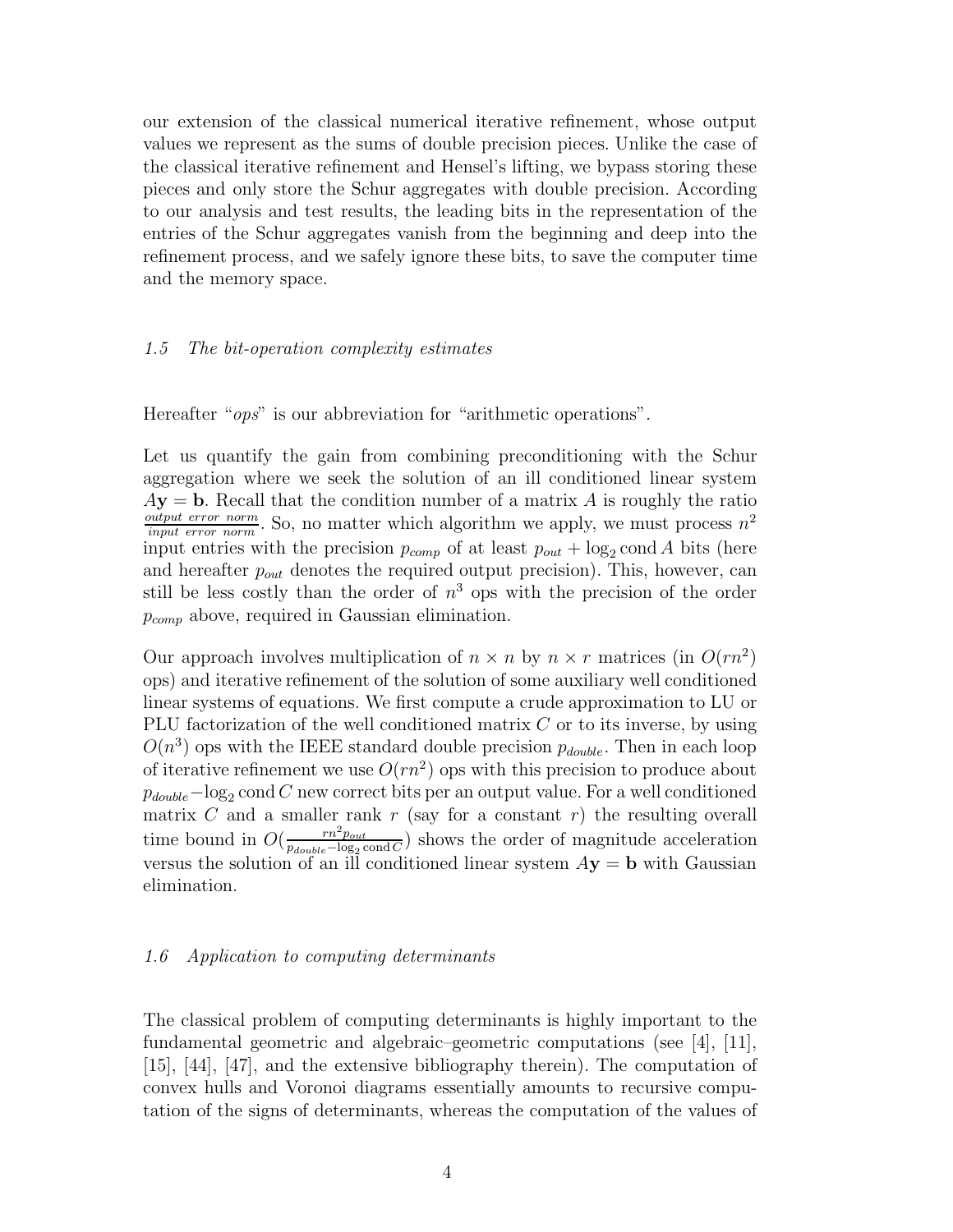determinants is a basic stage of the resultant methods for polynomial systems of equations [15].

The sign of det  $A$ , computed numerically, with unit roundoff  $u$ , can be certified if  $||A||$  cond  $A > cu$  for a certain constant c (cf. [44]). Generally, numerical computation of both sign and value of the determinant is harder where the input matrix is ill conditioned, which motivates using A-preconditioning. In our extensive tests our symbolic–numerical approach regularly yielded correct output where the customary numerical techniques fail. We refer the readers to [4], [13], [32], [50], and the bibliography therein on some effective symbolic algorithms for computing determinants.

#### *1.7 Symbolic–numerical aspects*

Technically the present paper is more numerical than our earlier work on symbolic–numerical computations in  $[5]$ ,  $[14]$ ,  $[24]$ ,  $[26]$ ,  $[28]$ – $[31]$ ,  $[34]$ , and the bibliography therein. Symbolic techniques, however, are critical where we deal with ill conditioned inputs and must counter the inherent numerical problems. Based on combining our randomization, preconditioning, and aggregation techniques, we reduce the original ill conditioned task to extended iterative refinement for well conditioned linear systems of equations, and we apply fast symbolic error-free summation and multiplication to support both preconditioning and refinement. We also note that one of our main tasks is the computation of determinants, motivated by some fundamental problems of algebraic-geometric computations, which are commonly viewed as the subjects of symbolic computations.

### *1.8 Organization of the paper*

We organize our presentation as follows. In the next section we introduce basic definitions. In Section 3 we recall some results in [35], [36], and [51] that relate the power of APCs to their ranks. In Section 4 we cover the SMW formula and its new variations. In Section 5 we specify our algorithms. In Sections 6 and 7 we estimate the rounding errors of our computations and link the singular values of the input matrix, its A-modification, and the Schur aggregate. In Section 8 we outline the techniques for double precision computations that produce high accuracy output. This includes the extension of the classical iterative refinement, which we cover in some detail in Section 9, including the precision and error bounds. We comment on preserving and employing matrix structure in Section 10. In Section 11 we describe our numerical tests. The tests have been performed jointly by all authors. Otherwise the paper is due to the first author and should be cited as his work. In Section 12 we sketch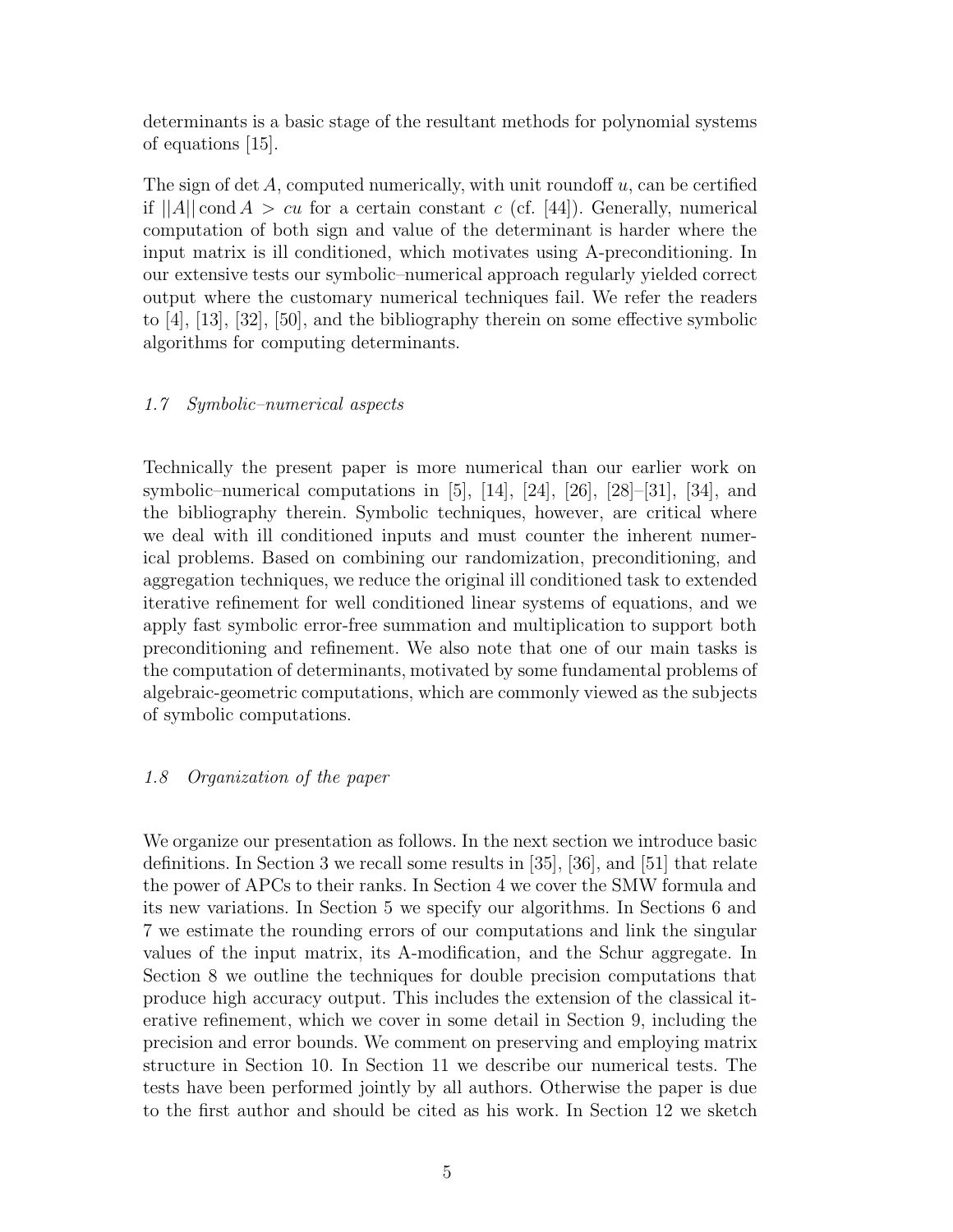a further simplification of our approach by using expansion as well as application of weakly randomized multiplicative preconditioning as a substitution for pivoting. This paper is the proceedings version of the paper [39].

#### **2 Basic definitions**

 $M<sup>H</sup>$  denotes the Hermitian transpose of a matrix M.  $(M<sup>H</sup>$  is the transpose  $M<sup>T</sup>$  if M is a real matrix.) We assume the customary notation for matrix computations in [2], [9], [18], [19], [48], [49], e.g., **v** is a vector,  $I_k$  denotes the  $k \times k$  identity matrix, I is  $I_k$  for an unspecified k.

 $||M||_l$  for  $l = 1, 2, \infty$  denotes the *l*-norm of a matrix M.  $|| \cdot || = || \cdot ||_2$  denotes the 2-norm of a matrix. A matrix A is *normalized* if  $||A|| = 1$  and is unitary if  $A^H A = I$ . A matrix A of a rank  $\rho$  has the Frobenius norm  $||A||_F$  such that  $||A||_F^2 = \text{trace}(A^H A) = \sum_{j=1}^{\rho} \sigma_j^2(A)$  and  $||A|| \leq ||A||_F \leq \sqrt{\rho}||A||$ .

Hereafter we use the abbreviation "*SVD*" for "Singular Value Decomposition". The *compact SVD* of an  $m \times n$  matrix A of a rank  $\rho$  is the decomposition

$$
A = S^{(\rho)} \Sigma^{(\rho)} T^{(\rho)H} = \sum_{j=1}^{\rho} \sigma_j \mathbf{s}_j \mathbf{t}_j^H
$$

where  $S^{(\rho)} = (\mathbf{s}_j)_{j=1}^{\rho}$  and  $T^{(\rho)} = (\mathbf{t}_j)_{j=1}^{\rho}$  are unitary matrices,  $S^{(\rho)H}S^{(\rho)} = I_{\rho}$ ,  $T^{(\rho)H}T^{(\rho)} = I_\rho$ ,  $\Sigma^{(\rho)} = \text{diag}(\sigma_j)_{j=1}^{\rho}$  is a diagonal matrix,  $\mathbf{s}_j$  and  $\mathbf{t}_j$  are m- and *n*-dimensional vectors, respectively, and  $\sigma_j = \sigma_j(A)$  for  $j = 1, \ldots, \rho$  are the singular values of the matrix  $A, \sigma_1 \geq \sigma_2 \geq \cdots \geq \sigma_\rho > 0$ .

The *Moore-Penrose generalized inverse* of an  $m \times n$  matrix A of a rank  $\rho$  (also called its *pseudo inverse*) is the matrix  $A^+ = \sum_{j=1}^{\rho} \sigma_j^{-1} \mathbf{t}_j \mathbf{s}_j^H$ , equal to  $A^{-1}$ where  $m = n = \rho$ .

cond  $A = \frac{\sigma_1}{\sigma_\rho} = ||A|| \cdot ||A^+||$  is the condition number of a matrix A. For any matrix product MN we have cond(MN)  $\leq$  (cond M) cond N. A matrix is ill (resp. well) conditioned if its condition number is large (resp. not large). The concepts "large", "well conditioned" and "ill conditioned" can be quantified depending on the computational task and computer environment.

#### **3 The ranks, the norms, and the preconditioning power of APCs**

The following sharp lower bounds from [51] relate preconditioning power of APCs to their rank.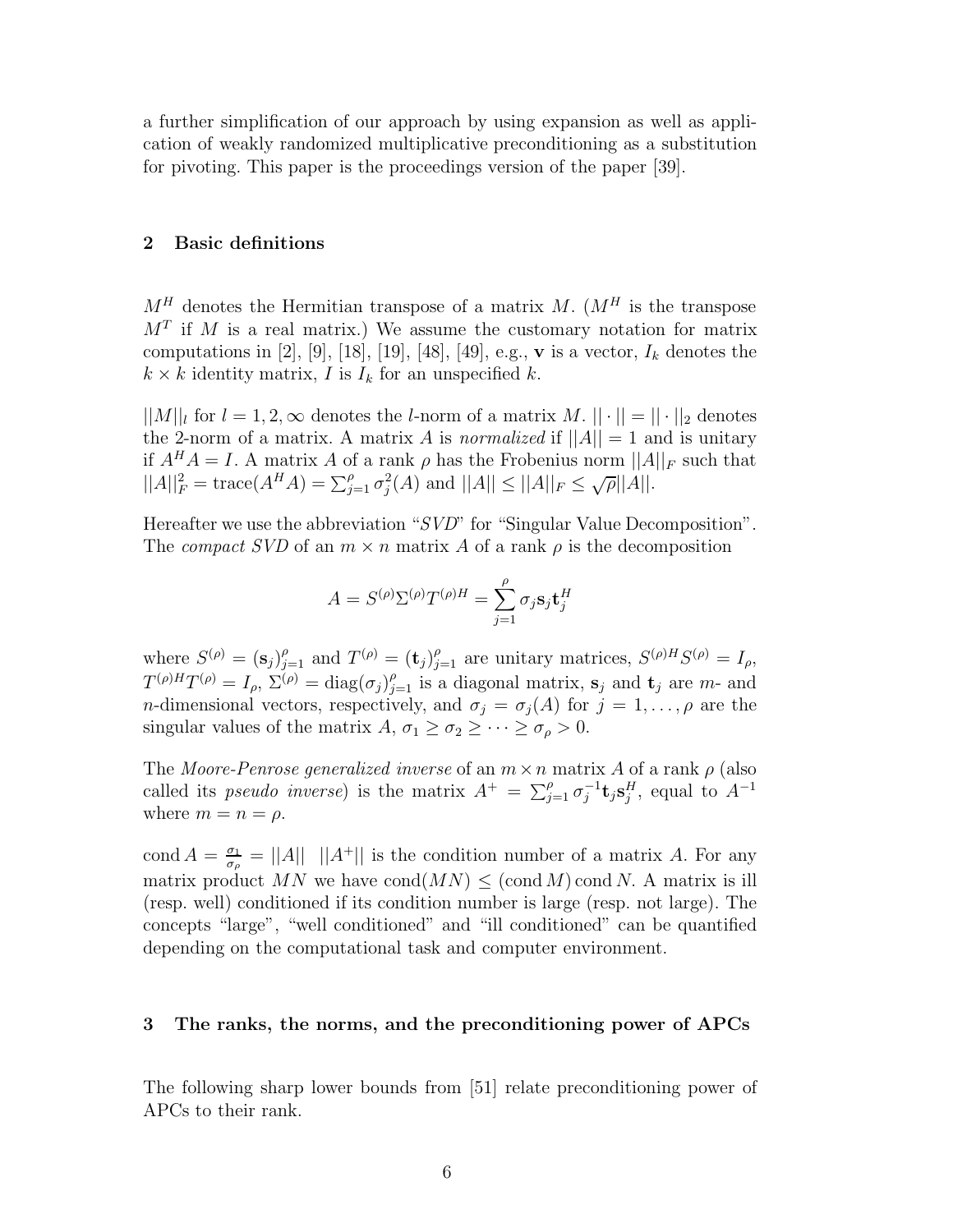**Theorem 3.1.** For any  $n \times n$  matrix  $A \geq 0$ , we have

$$
\min_{P \ge 0, \text{rank } P \le k} \text{cond}(A + P) = \frac{\sigma_1(A)}{\sigma_{n-k}(A)}.
$$

The minimum is reached where

 $A = \text{diag}(\sigma_j)_{j=1}^n$  and  $P = \text{diag}(0,\ldots,0,\sigma_{n-k} - \sigma_{n-k+1},\ldots,\sigma_{n-k} - \sigma_n).$ 

**Theorem 3.2.** For any  $n \times n$  nonsingular matrix A,

$$
\min_{\text{rank } P \le k} \text{cond}(A + P) = \begin{cases} \frac{\sigma_{k+1}(A)}{\sigma_{n-k}(A)}, & k < \frac{n}{2} \\ 1, & k \ge \frac{n}{2} \end{cases}
$$

Knowing the SVD of an  $m \times n$  input matrix A, one could readily compute an APC supporting this theorem [51], but actually one should avoid the costly computation of the SVD. So we define APCs as the products  $P = UV^H$  of pairs of random rectangular matrices U and V of full ranks  $r < \min\{m, n\}$ .

According to the analysis and extensive tests in [35], [36], for an ill conditioned  $n \times n$  matrix A, an integer  $r < n$ , and random  $n \times r$  generators U and V scaled so that the ratio  $\frac{||A||}{||UV^H||}$  is neither large nor small, the A-modification  $C = A + UV^H$  tends to have the condition number of the order  $\frac{\sigma_1(A)}{\sigma_{n-r}(A)}$ , versus cond  $A = \frac{\sigma_1(A)}{\sigma_n(A)}$ . (In our tests the increase or decrease of the ratio  $\frac{\|A\|}{\|UV^H\|}$  by a larger factor  $\theta$  tended to cause the increase of cond C by roughly the same factor.) Moreover it is sufficient to generate weakly random matrices  $U$  and  $V$ , defined by fewer parameters. In the extensive tests in [35] we safely endowed the generator  $U$  with various patterns of structure and sparseness, filled it with lower precision integers (e.g., with  $-2$ ,  $-1$ , 1, and 2 or just with  $-1$ , 1), scaled it error-free by a proper power of two, and then set  $V = U$ . In our tests the power of A-preconditioning was regularly preserved under these restrictions.

To simplify the subsequent computations, one should generate APCs of the smallest ranks. E.g., one can generate scaled weakly random APCs whose rank r is increasing from a lower bound r<sup>−</sup> until the matrix C passes a test for being well conditioned. Alternatively, one can first generate an APC  $UV^H$  of a larger rank  $r_+ \geq r$ , to yield a well conditioned A-modification  $C = A + UV^H$ , and then generate APCs of recursively decreasing ranks as long as the Amodifications remail well conditioned. One can apply the binary search for the rank or perform the test concurrently for a number of candidate values  $r$ . For a large class of input matrices A the minimum rank for APCs is known to lie in a fixed small range  $[r_-, r_+]$ . For a large class of inputs our search ends immediately with  $r = 1$ , and then G is a scalar and cond  $G = 1$ .

As the stopping criterion in our search we test whether the matrix  $C$  is well conditioned. We can by apply the effective condition estimators in [18, Section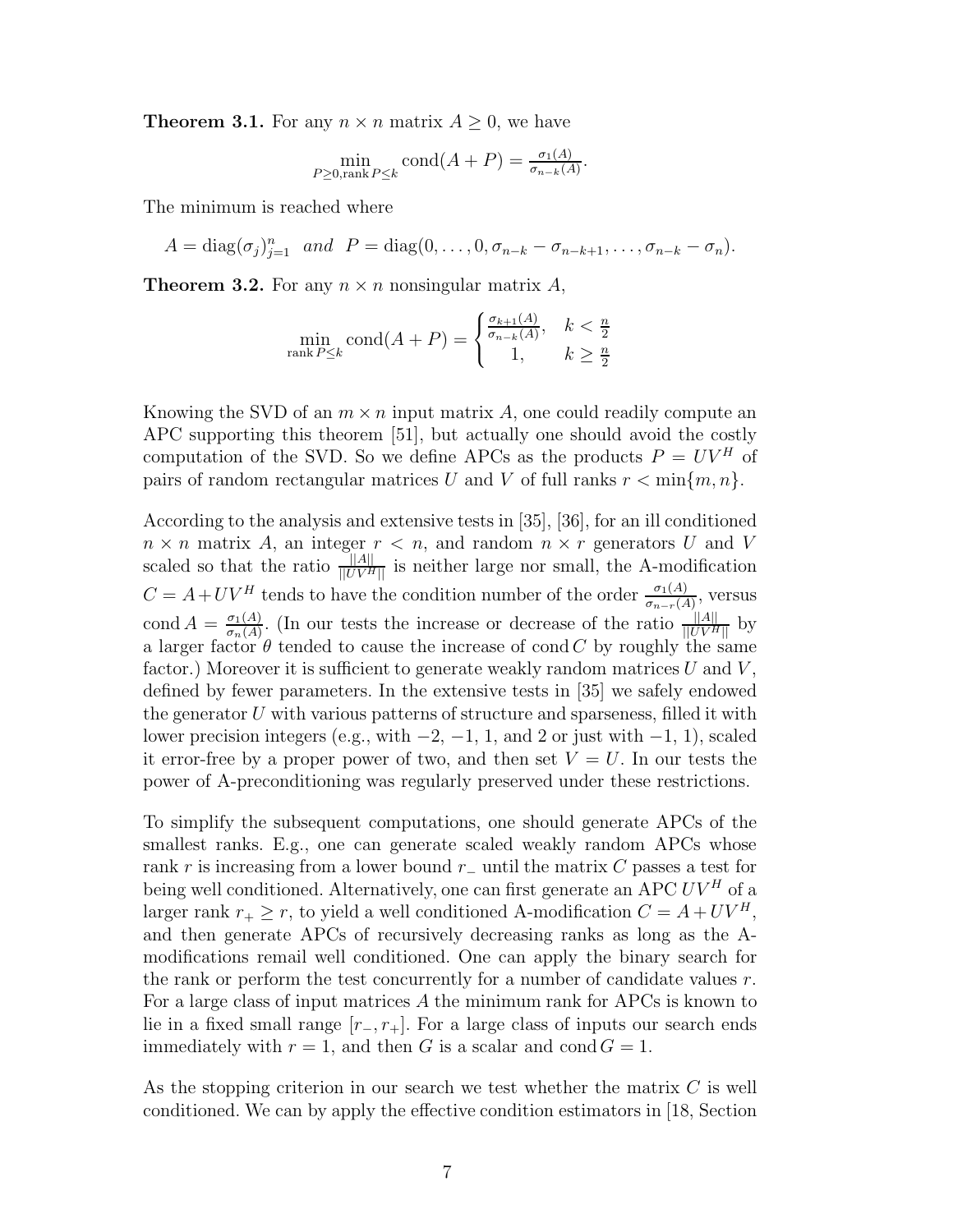3.5.4], [19, Chapter 15], and [48, Section 5.3]. Very crude estimates would suffice for us, but in our algorithms it could be more effective to approximate the inverses  $C^{-1}$  or generalized inverses  $C^+$  explicitly because we need them in our subsequent computations and because we can update them rapidly (see Remark 5.1 in Section 5). Approaching the rank  $r$  from above is also attractive because this enables us to avoid inversion of ill conditioned matrices. Furthermore we can combine compression of the APCs with their refinement according to the map  $U \leftarrow Q(C^+UT(U))$  and  $V^H \leftarrow Q(T^H(V)V^HC^+)$ . Here  $T(V)$  and  $T(U)$  are unitary matrices whose columns form bases for the left and right singular spaces, respectively, associated with the  $r$  smallest singular values of the matrices  $V^H C^{-1}A$  and  $AC^{-1}U$ , respectively, for a fixed  $r < r_{+}$ . According to the analysis in [40], [43], and [51] and the extensive tests in [43, Section 6], [51], this approach enhances the quality of computed APCs, at the cost of relatively small work. Without compression, we can still yield some refinement of an APC  $UV^H$  via the simplified maps  $U \leftarrow Q(C^+U)$  and  $V^H \leftarrow Q(V^HC^+).$ 

#### **4 The Sherman–Morrison–Woodbury formula and its variations**

#### *4.1 The case of nonsingular matrices*

For a  $2 \times 2$  block matrix

$$
B = \begin{pmatrix} B_{11} & B_{12} \\ B_{21} & B_{22} \end{pmatrix},
$$

the matrix  $G_{22} = B_{22} - B_{21}B_{11}^+B_{12}$  (respectively,  $G_{11} = B_{11} - B_{12}B_{22}^+B_{21}$ ) is the *Schur complement* of its northwestern block  $B_{11}$  (respectively, southeastern block  $B_{22}$ ) provided  $B_{11}^{+}B_{11} = I$  or  $B_{11}B_{11}^{+} = I$  (respectively,  $B_{22}^{+}B_{22} = I$  or  $B_{22}B_{22}^+ = I$  [18, pages 95, 103], [48, page 155]. We immediately verify the following lemma.

**Lemma 4.1.** Let the above block matrix B be nonsingular and let

$$
B^{-1} = \begin{pmatrix} W & X \\ Y & Z \end{pmatrix}
$$

be the respective block representation of the matrix  $B^{-1}$  for some matrices  $W, X, Y$  and Z. Then  $W = G_{11}^{-1}$  (resp.  $Z = G_{22}^{-1}$ ) if the block  $B_{22}$  (resp.  $B_{11}$ ) is nonsingular.

**Theorem 4.1.** For  $n \times r$  matrices U and V and an  $n \times n$  matrices A, let the matrix  $C = A + UV^H$  be nonsingular. Then the matrices A and  $G =$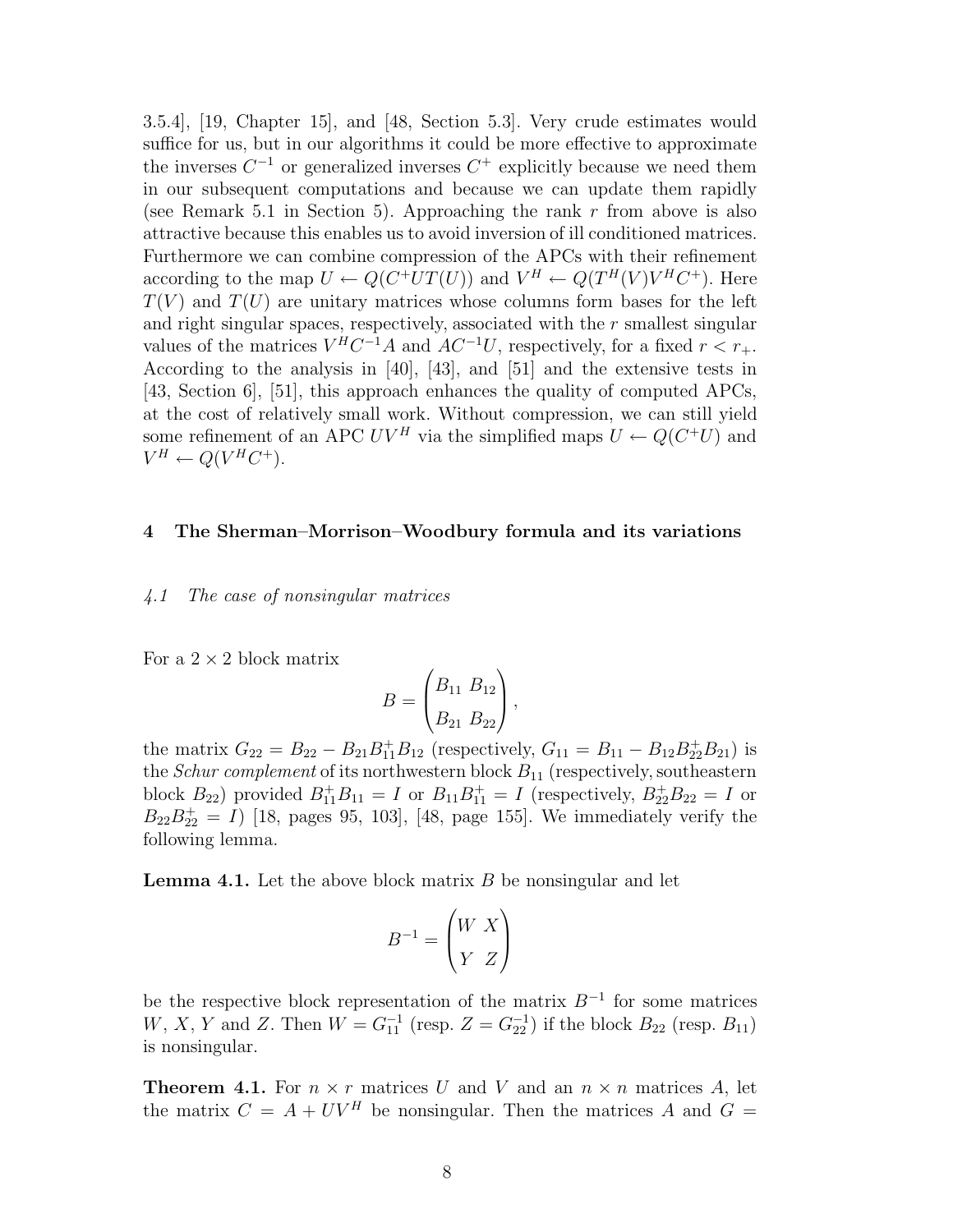$I_r - V^H C^{-1} U$  are the respective Schur complements of the blocks  $I_r$  and C in the matrix  $W =$  $\sqrt{ }$  $\left\{ \right.$  $C$  U  $V^H$   $I_r$  $\setminus$  such that det  $W = \det A = (\det C) \det G.$  (1)

Furthermore [18, page 50], [48, Corollary 4.3.2], if the matrix A is nonsingular, then so is the matrix  $G$ , and we have the Sherman–Morrison–Woodbury formula  $(C - UV^H)^{-1} = C^{-1} + C^{-1}UG^{-1}V^HC^{-1}$ . (Hereafter we refer to this equation as the SMW formula.)

*Proof.* These results are well known, but are basic for us, and we supply their short proof. Begin with the factorization

$$
\begin{pmatrix}\nC & U \\
V^H & I_r\n\end{pmatrix} =\n\begin{pmatrix}\nI_n & U \\
0 & I_r\n\end{pmatrix}\n\begin{pmatrix}\nA & 0 \\
0 & I_r\n\end{pmatrix}\n\begin{pmatrix}\nI_n & 0 \\
V^H & I_r\n\end{pmatrix}
$$
\n
$$
= \begin{pmatrix}\nI_n & 0 \\
V^H C^{-1} & I_r\n\end{pmatrix}\n\begin{pmatrix}\nC & 0 \\
0 & G\n\end{pmatrix}\n\begin{pmatrix}\nI_n & C^{-1}U \\
0 & I_r\n\end{pmatrix},
$$

which implies equations (1). Invert this factorization to obtain that

$$
\begin{pmatrix}\nA^{-1} X \\
Y Z\n\end{pmatrix} =\n\begin{pmatrix}\nI_n & 0 \\
-V^H & I_r\n\end{pmatrix}\n\begin{pmatrix}\nA^{-1} & 0 \\
0 & I_r\n\end{pmatrix}\n\begin{pmatrix}\nI_n & -U \\
0 & I_r\n\end{pmatrix}
$$
\n
$$
= \begin{pmatrix}\nI_n & -C^{-1}U \\
0 & I_r\n\end{pmatrix}\n\begin{pmatrix}\nC^{-1} & 0 \\
0 & G^{-1}\n\end{pmatrix}\n\begin{pmatrix}\nI_n & 0 \\
-V^H C^{-1} & I_r\n\end{pmatrix}
$$
\n
$$
= \begin{pmatrix}\nC^{-1} + C^{-1} U G^{-1} V^H C^{-1} X \\
Y & Z\n\end{pmatrix}
$$

for some matrices  $X, Y$ , and  $Z$ .

**Remark 4.1.** Equation (1) also follows from the two equations  $\det A$  $(\det C) \det(I_n - C^{-1}UV^H)$  (implied by the equation  $A = C(I_n - C^{-1}UV^H)$ ) and  $\det(I_r - XY) = \det(I_n - YX)$  [20, Exercise 1.14] for  $n \times r$  matrices  $X = V^H$  and  $Y = C^{-1}U$ . For  $r = 1, U = \mathbf{u}$ , and  $V = \mathbf{v}$ , (1) turns into the equation det  $A = (1 - \mathbf{v}^H C^{-1} \mathbf{u}) \det C$  (cf. [16] and [20]).

 $\Box$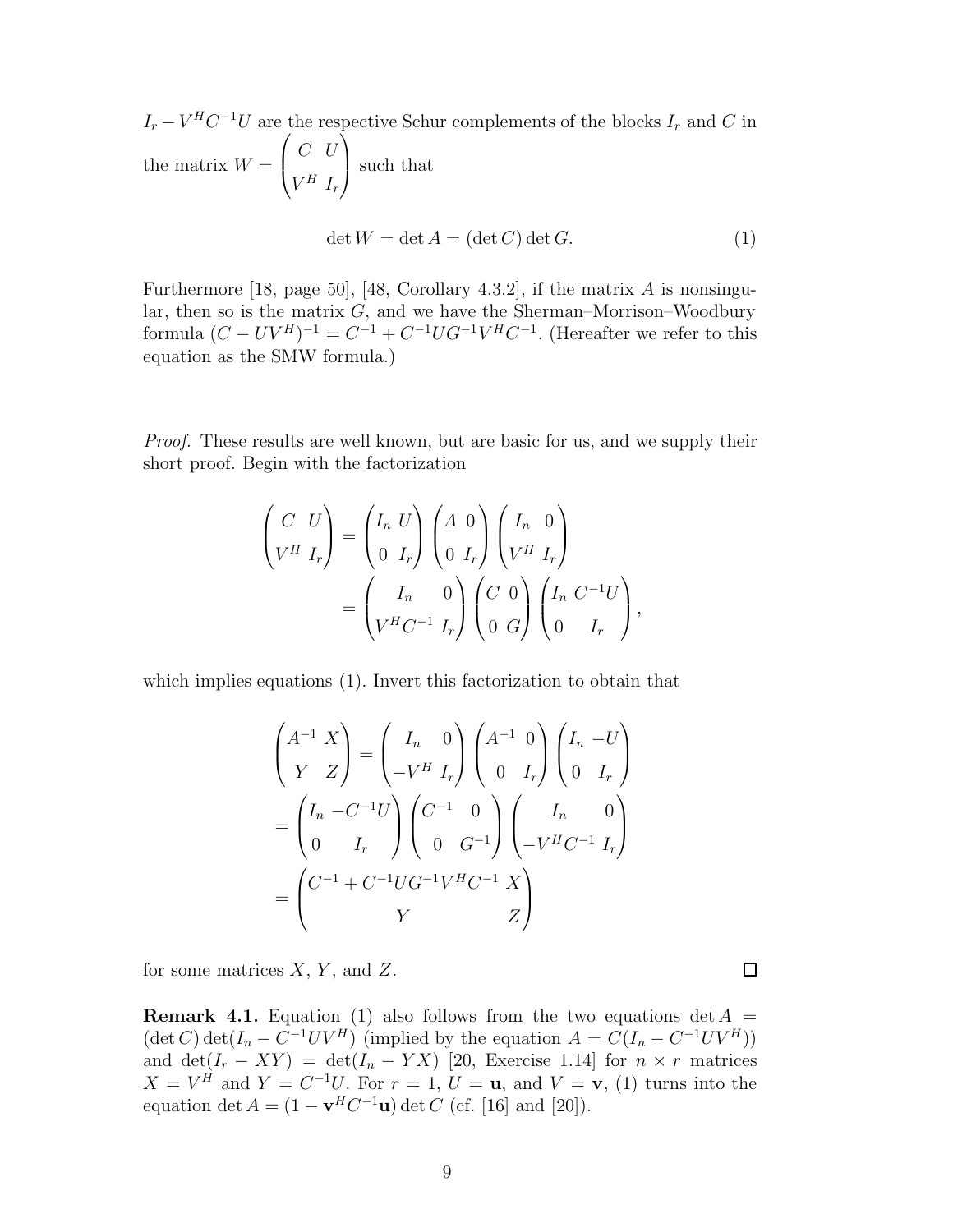#### *4.2 The extension to the full rank matrices*

Let us prove the following extension of the SMW formula

$$
A^{+} = C^{+} + C^{+}U(I_{r} - V^{H}C^{+}U)^{-1}V^{H}C^{+}
$$
\n(2)

to the case of rectangular matrices A, U, V, and  $C = A + UV^H$  of sizes  $m \times n$ ,  $m \times r$ ,  $n \times r$ , and  $m \times n$ , respectively, having full ranks.

*Proof.* For  $m \geq n$  observe that the matrix  $I_n - C^+ UV^H$  is nonsingular and  $A = C(I_n - C^+UV^H), A^+ = (I_n - C^+UV^H)^{-1}C^+$ , substitute  $C \leftarrow I_m$  and  $V^H \leftarrow V^H C^+$  into the SMW formula in Theorem 4.1 to obtain that

$$
(I_n - C^+ UV^H)^{-1} = I_n + C^+ U (I_r - V^H C^+ U)^{-1} V^H,
$$
\n(3)

combine the two latter equations, and arrive at (2). Likewise if  $m \leq n$  observe that the matrix  $I_m - UV^H C^+$  is nonsingular and  $A = (I_m - UV^H C^+)C$ ,  $A^+ =$  $C^+(I_m - UV^HC^+)^{-1}$  substitute  $C \leftarrow I_n$  and  $U \leftarrow C^+U$  into the SMW formula to obtain that

$$
(I_m - UV^H C^+)^{-1} = I_m + U(I_r - V^H C^+ U)^{-1} V^H C^+, \tag{4}
$$

combine the two latter equations, and again arrive at (2).

#### *4.3 Schur Aggregation*

Observe that  $G = I_r - V^H C^+ U$  is the Schur complement of the block C in the matrix  $\sqrt{ }$  $\overline{ }$  $C$   $V^H$  $U$   $I_r$  $\setminus$ . In Section 7 we carry over numerical problems of com-

putations with an ill conditioned matrix A to the computation and inversion of the Schur complement  $G$  of a smaller size provided the matrix  $C$  is well conditioned.

The SMW formula reduces the solution of an ill conditioned linear system  $A$ **y** = **b** to well conditioned computations, apart from computing and inverting the Schur aggregates G of smaller sizes, and we arrive at a new instance in the general class of *aggregation methods*. They successively a) aggregate an input I into an input  $\mathbb{I}_1$  of a smaller size, b) compute the solution for a given task, but for the input  $\mathbb{I}_1$ , and c) disaggregate the solution  $Y_1$  producing the solution Y for the original input I. In our case  $\mathbb{I} = A$ ,  $\mathbb{I}_1 = G$ ,  $Y_1 = G^{-1}$ , and  $Y = A^{-1}$ . This motivates our nomenclature of *Schur Aggregation* for our approach.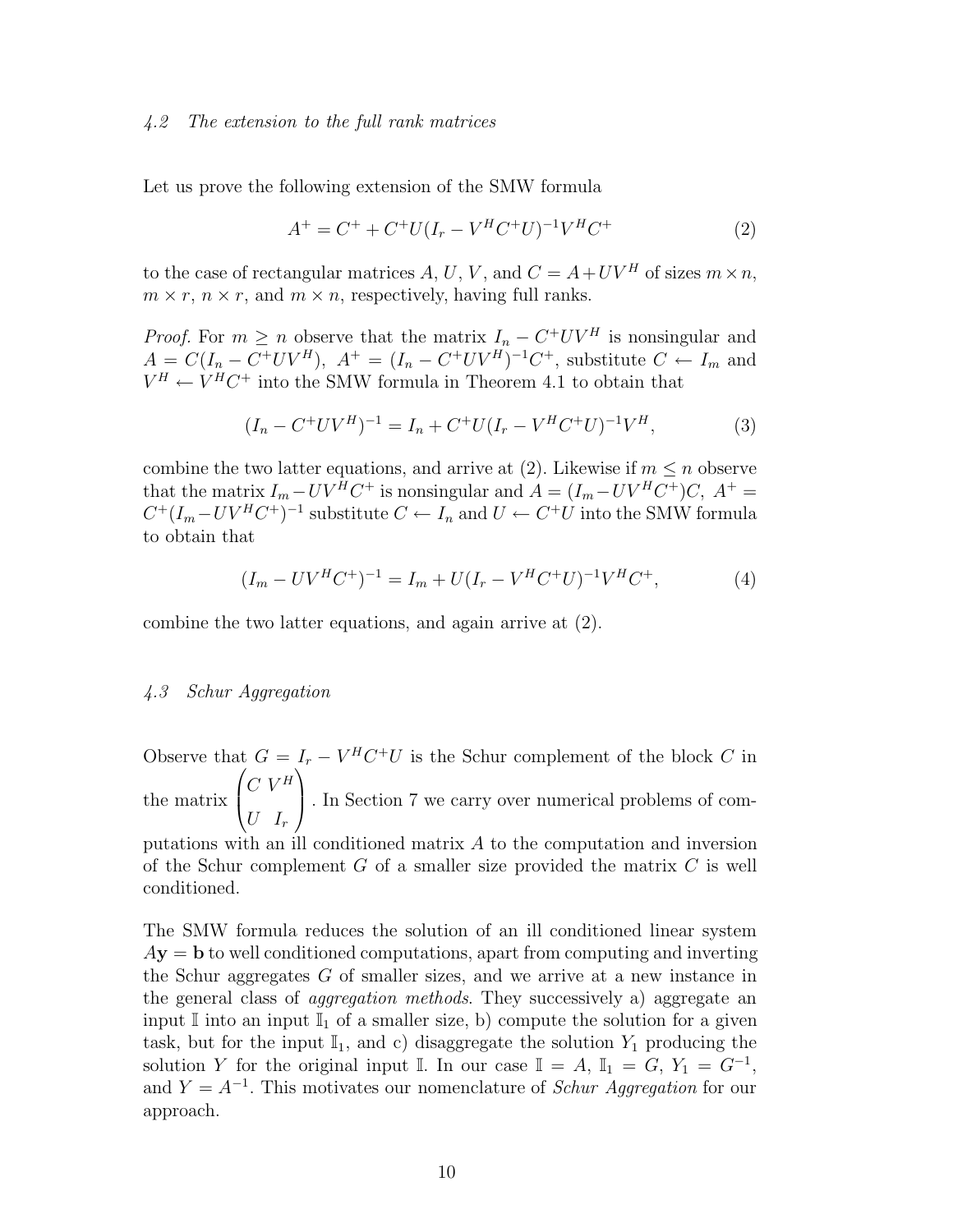Aggregation methods for solving linear systems of equations are well known (see, e.g., the hierarchial aggregation in [23], which has served as the springboard for the *Algebraic Multigrid*), but our present novelty is the link to Apreconditioning.

#### *4.4 The SMW formulae for solving linear systems*

To yield solution  $Y = A^+U$  to a matrix equation  $AY = B$ , we can successively compute the matrices  $W = C^+U$ ,  $V^H W$ ,  $G = I - V^H W$ ,  $G^{-1}$ ,  $Z = G^{-1} V^H W$ ,  $Y = W + WZ$ . We can simplify the computation a little by choosing an APC  $UV^H$  such that  $UF = B$  for a matrix F. Then the SMW formula (2) implies that

$$
Y = C^+ U G^{-1} F, \quad UF = B \tag{5}
$$

where  $C = A + UV^H$  and  $G = I - V^H C^+ U$ . Indeed, post-multiply equation (2) by  $B = UF$ , obtain that

$$
Y = A^{+}B = A^{+}UF = C^{+}UF + C^{+}UG^{-1}V^{H}C^{+}UF = C^{+}U(I_{r} + G^{-1}V^{H}C^{+}U)F,
$$

and substitute the equation  $I_r + G^{-1}V^H C^+U = G^{-1}$ . If B, F, and Y are vectors, we denote them by **b**, **f**, and **y**, respectively, and obtain that

$$
\mathbf{y} = C^+ U G^{-1} \mathbf{f}, \quad U \mathbf{f} = \mathbf{b}.
$$
 (6)

If furthermore  $F = 1$  and  $U = B = \mathbf{u} = \mathbf{b}$  is a vector, then q is a scalar, and (5) turns into the following vector equation,

$$
Y = \mathbf{y} = \frac{1}{g}C^{+}\mathbf{b}, \quad g = 1 - \mathbf{v}^{H}C^{+}\mathbf{u}.
$$
 (7)

#### *4.5 The dual SMW formula*

Assume that the matrices A, U, V, and  $C = A^+ + VU^H$  have full rank, write  $q = \text{rank}(V U^H)$ , and deduce the *dual SMW formula* (cf. Remark 7.1)

$$
(C_{-})^{+} = (A^{+} + VU^{H})^{+} = A - AVH^{-1}U^{H}A, \quad H = I_{q} + U^{H}AV.
$$
 (8)

It expresses the matrix  $(C_+)$ <sup>+</sup> via the inverse of the matrix H, which is the Schur complement of the block  $-A^+$  in the block matrix  $\sqrt{ }$  $\left\{ \right.$  $-A^+ U^H$  $V$   $I_q$  $\setminus$ . Due

to the equation  $((C_+)^+)^+ = A^+ + VU^H$ , we can express the solution **y** to the linear system  $A$ **y** = **b** as follows,

$$
\mathbf{y} = \mathbf{z} - V U^H \mathbf{b}, \ (C_-)^+ \mathbf{z} = \mathbf{b}.
$$
 (9)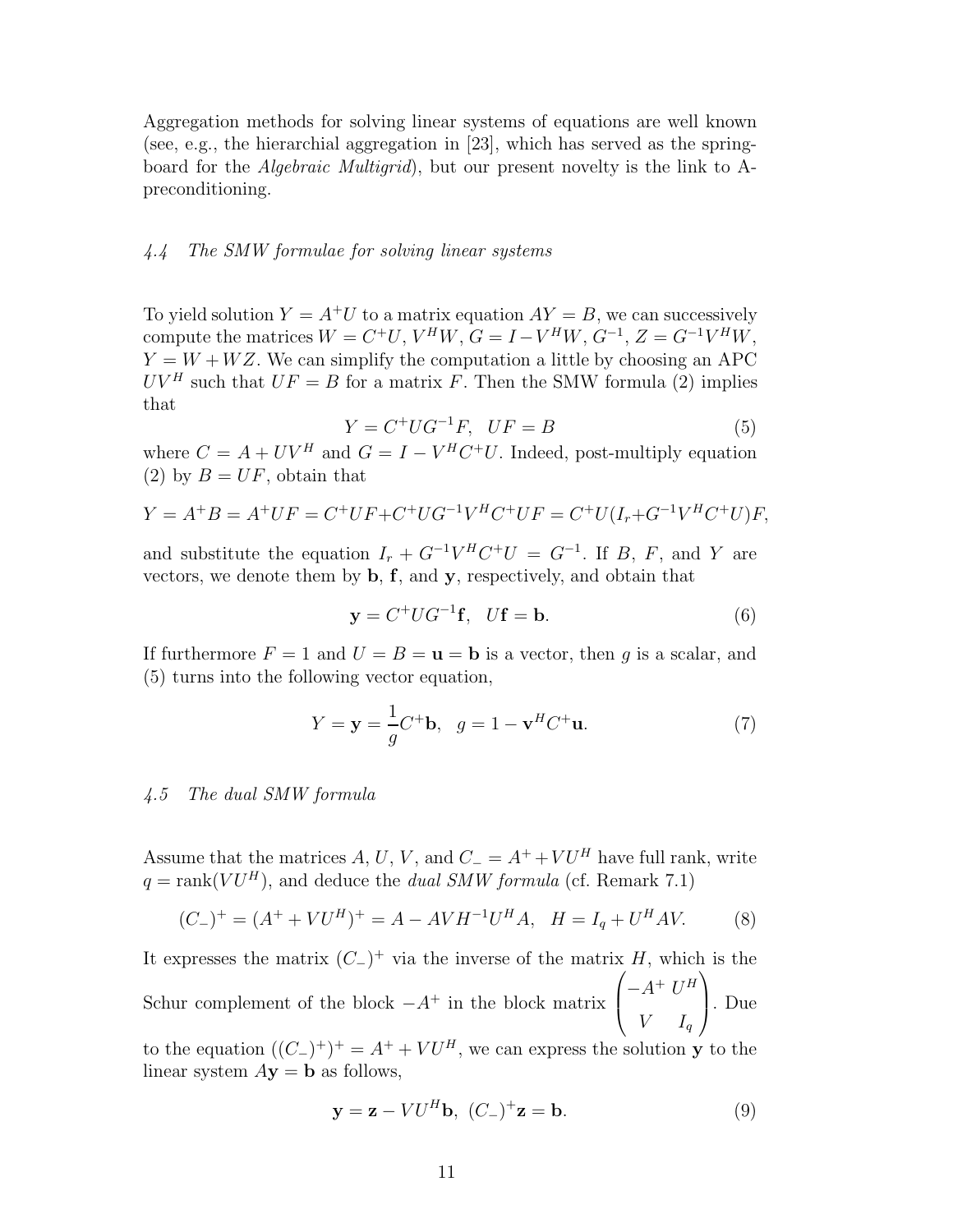*Proof of formula (8).* For  $m \geq n$  observe that the matrix  $I_n + VU^H A$  is nonsingular and  $(C_{-})^{+} = A(I_n + VU^H A)^{-1}$ , apply the SMW formula to obtain that  $(I_n + V U^H A)^{-1} = I_n - V (I_q + U^H A V)^{-1} U^H A$ , combine the two latter equations, and obtain (8). Likewise for  $m \geq n$  observe that the matrix  $I_m$  +  $AVU^H$  is nonsingular and  $(C_{-})^+ = (I_m + AVU^H)^{-1}A$ , apply the SMW formula to obtain that  $(I_m + AVU^H)^{-1} = I_m - AV(I_q + U^HAV)^{-1}U^H$ , combine the two latter equations, and again arrive at (8).

#### **5 Matrix computations with Schur Aggregation**

Let us specify some algorithms based on the SMW formulae in Sections 4.2 and 4.4 (see also Remark 5.1).

#### **Algorithm 1. Schur Aggregation for determinants and inverses.**

INPUT: two integers n and r,  $n > r > 0$ , and a nonsingular  $n \times n$  matrix A. OUTPUT: FAILURE or the scalar det A and the matrix  $A^{-1}$  if det  $A \neq 0$ . COMPUTATIONS:

1. Generate the pair of normalized  $n \times r$  matrices U and  $\tilde{V}$  such that  $||U|| = ||V|| = 1.$ 

2. Compute a crude estimate  $\nu$  for the norm  $||A||$ .

3. Compute the matrix  $V = \nu V$ .

4. Compute the  $n \times n$  matrix  $C = A + UV^H$  and its determinant det C. Output FAILURE if det  $C = 0$ . Otherwise compute the inverse  $C^{-1}$ .

5. Compute the  $r \times r$  matrix  $G = I_r - V^H C^{-1} U$  and its determinant det G. Output FAILURE if det  $G = 0$ . Otherwise compute the inverse  $G^{-1}$ .

6. Compute and output the  $n \times n$  matrix  $A^{-1} = C^{-1} + C^{-1} U G^{-1} V^H C^{-1}$ and the scalar det  $A = (\det C) \det G$  and stop.

Correctness of the algorithm follows from Theorem 4.1. Failure of this algorithm (as well as the next one) is highly unlikely if the entries of the generators U and V are randomly sampled from a large set independently of each other  $(cf. [12], [46], [52]).$ 

If we only seek the inverse  $A^{-1}$ , we can omit the computation of the determinants det C and det G at Stages 4 and 5 and test nonsingularity of the matrices  $C$  and  $G$  instead. If we only seek the determinant det  $A$ , we can omit the computation of the inverses  $G^{-1}$  and  $A^{-1}$  at Stages 5 and 6. If we only seek a solution **y** to a linear system of equations  $A$ **y** = **b**, then besides performing matrix multiplications we only solve the linear systems  $CW = U$ ,  $C\mathbf{z} = \mathbf{b}$ , and  $G\mathbf{x} = V^H\mathbf{z}$ , but we can further simplify the computations as follows, based on the SMW formulae (6) and (7).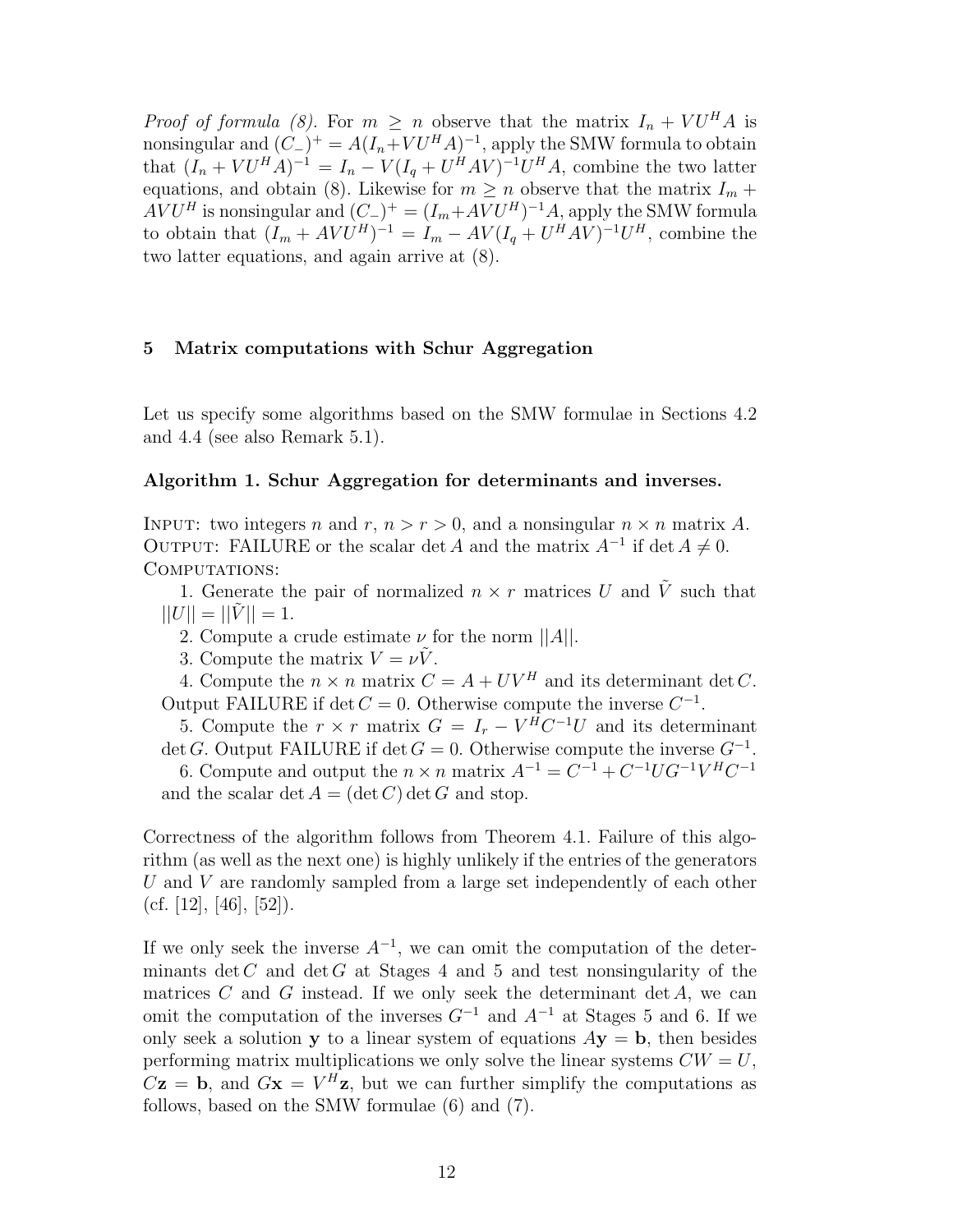#### **Algorithm 2. Schur Aggregation for solving linear systems.**

INPUT: two integers n and r,  $n > r > 0$ , a nonsingular  $n \times n$  matrix A, and a vector **b** of dimension n.

OUTPUT: FAILURE or the vector  $y = A^{-1}b$ .

COMPUTATIONS:

1. Generate the pair of normalized  $n \times r$  matrices U and  $\tilde{V}$  such that  $||U|| = ||V|| = 1$  and  $\mathbf{b} = U\mathbf{e}_1$  where  $\mathbf{e}_1$  denotes the first coordinate vector of dimension  $r, e_1 = (1, 0, \ldots, 0)^T$ .

- 2. Compute a crude estimate  $\nu$  for the norm  $||A||$ .
- 3. Compute the matrix  $V = \nu V$ .

4. Compute the matrices  $C = A + UV^H$ ,  $W = C^{-1}U$ , and  $G = I_r - V^H W$ .

- (Output FAILURE if at least one of the matrices  $C$  or  $G$  is singular.)
	- 5. Compute the solution **x** to the linear system  $G$ **x** =  $e_1$ .
	- 6. Compute and output the vector  $y = Wx$  and stop.

Correctness of the algorithm follows from equation (6).

If  $r = 1$ , then g is a scalar  $1 - \mathbf{v}^H C^{-1} \mathbf{e}_1$  and we can replace both Stages 5 and 6 with the following simpler stage (cf.  $(7)$ ),

5. Compute and output the vector  $\mathbf{y} = \frac{1}{g}C^{-1}\mathbf{b}$  and stop.

**Remark 5.1.** At the end of Section 3 we discussd the selection of the ranks and the norms of our weakly random APCs. This process involved estimation of the norms  $||C^+||$  for recursively updated A-modifications  $C = A + UV^H$ . The SMW formula enables rapid updating of the matrix  $C^+$  (by using  $O(hmn)$ ) flops for updating  $C_+$  defined by a rank-h updating of the matrix C), and this cost estimate also holds for updating QR factorization of the matrix  $C$  (cf. [18, Section 12.5]).

#### **6 Rounding errors**

Assume that Algorithm 1 has been implemented numerically with rounding to a fixed precision. We can readily estimate the output error norm by combining the known bounds on rounding errors of matrix multiplication and solving linear systems of equations (see such bounds in [19, Section 7.1, page 121; Theorems 8.5, 9.3, 9.4, 10.3, 10.5, 10.6, 19.4, 19.5, 19.13, and 20.1, and Sections 20.2–20.4]). The estimates vary depending on the algorithm used, but consistently imply bounds on the relative error norm of the output that are roughly proportional to  $u$  cond  $C$  where  $u$  is the unit roundoff.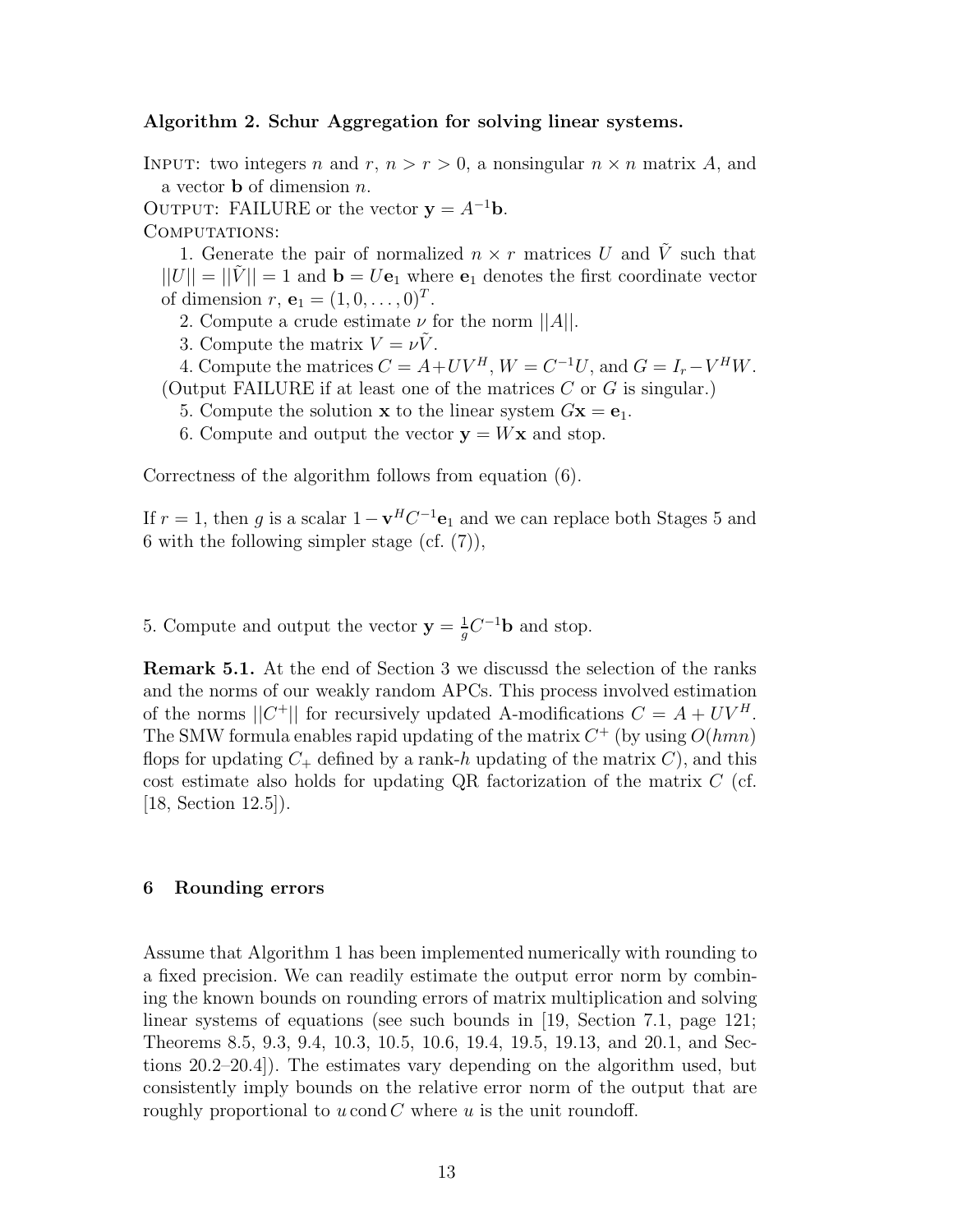More precisely, let  $\Delta(M) = \text{fl}(M) - M$  denote the error matrix in floatingpoint computation of a matrix  $M$  with rounding to a fixed precision (e.g., the IEEE standard double precision). Assume that the matrices  $A, U$ , and V have been scaled so that  $||A|| = ||U|| = ||V|| = 1$  and therefore  $||C|| \leq 2$ . Further assume that the matrices A and C are nonsingular and that  $\Delta(C) = 0$ , that is, ignore the smaller errors in computing the matrix C. Write  $\kappa_- = ||C^{-1}||$ . To simplify the estimates write  $c_n$  for the values depending on the dimension  $n$ , but independent of the input matrix  $C$ .

By combining the cited estimates for matrix multiplication and solving linear systems of equations we obtain that  $||\Delta(C^{-1})|| \leq c_n u \kappa_-, ||\Delta(G)|| \leq c_n u \kappa_-,$  $||\Delta(G^{-1})|| \leq c_n u||G^{-1}||$ , and thus, due to the SMW formula,  $||\Delta(A^{-1})|| \leq$  $c_n u \kappa_-(1 + \kappa_- ||G^{-1}||)$ . We can decrease the value u and therefore decrease the output error norm bound by increasing the precision of computing or by applying algorithms that emulate such an increase (see Sections 8 and 9).

### **7 The norm and conditioning of Schur aggregates**

In the case of ill conditioned input A and well conditioned A-modification  $C$ , the Schur aggregate  $G$  can be ill conditioned, but it has a smaller size and is likely to be better conditioned than the input matrix A. Recursive application of our approach to such aggregates ultimately reduces the original task to well conditioned matrix computations, so that the numerical problems due to ill conditioning of the input A are confined to the stages of computing the aggregates. Our next results specify these observations quantitatively by linking to each other the singular values (and therefore the norms and condition numbers) of the matrices  $A, C$  and  $G$ , involved into the SMW formula  $(2)$ .

First we estimate the j<sup>th</sup> singular values of the matrix  $G^{-1}$ ,  $j = 1, \ldots, r$ , in terms of the singular values  $\sigma_i(A^+), \sigma_1(C)$ , and  $\sigma_1(C^+)$ .

**Theorem 7.1.** Let W denote an  $m \times n$  matrix of full rank  $\rho = \min\{m, n\}$ . Write  $\sigma_+(W) = \sigma_1(W)$ ,  $\sigma_-(W) = \sigma_\rho(W)$ . Then we have  $\sigma_i(M)\sigma_-(W) \leq$  $\sigma_j(MW) \leq \sigma_j(M)\sigma_{+}(W)$  and  $\sigma_j(N)\sigma_{-}(W) \leq \sigma_j(WN) \leq \sigma_j(N)\sigma_{+}(W)$  for  $j = 1, \ldots, \rho$  and  $\rho \times \rho$  matrices M and N.

*Proof.* The singular values are invariant in multiplication by a unitary matrix, and so we can consider just the case of a positive diagonal matrix  $W$ . In this case the claimed bounds follow from the Courant–Fischer Minimax Theorem [18, Theorems 8.1.2 and 8.6.1], [49, Theorem 3.3.2].  $\Box$ 

The next simple result follows from the Courant–Fischer Minimax Theorem as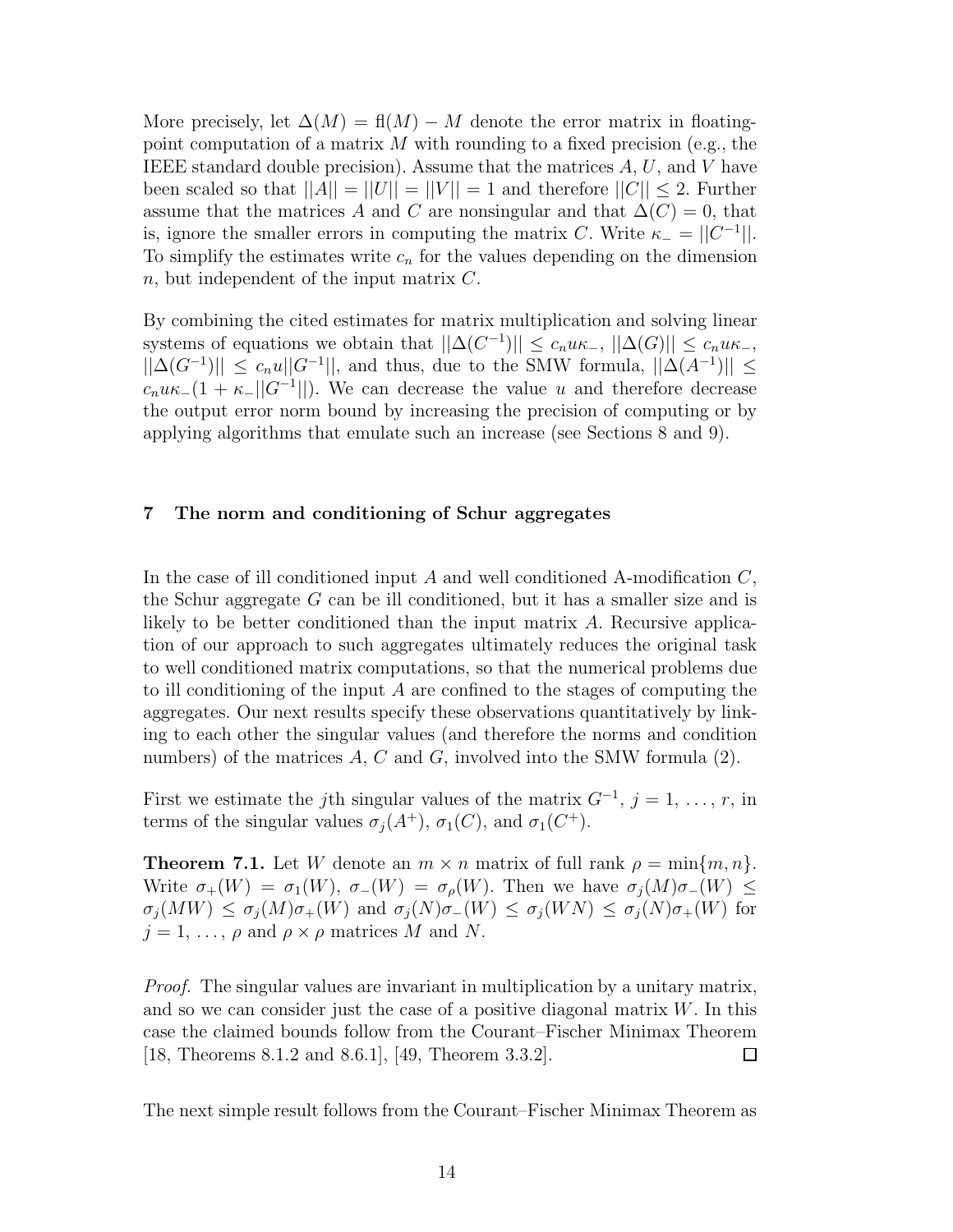well as from the Wielandt–Hoffman theorem [18, Corollary 8.6.2 and Theorem 8.6.4] and is also a special case of [49, Theorem 3.3.3] for  $E = I_n$ .

**Theorem 7.2.** We have  $\sigma_j(W) - 1 \leq \sigma_j(W + I_n) \leq \sigma_j(W) + 1$  for an  $n \times n$ matrix W and for  $j = 1, 2, \ldots, n$ .

Now we are ready to deduce our main estimates of this section.

**Theorem 7.3.** For positive integers m, n, and r, a  $m \times n$  matrix A, and a pair of unitary matrices U of size  $m \times r$  and V of size  $n \times r$ , write  $C = A + UV^H$ and  $G = I_r - V^H C^+ U$ . Suppose the matrices A and  $C = A + UV^H$  have full rank  $\rho > r$ . Then the matrix G is nonsingular, and we have

$$
\sigma_j(A^+)\sigma^2_-(C) - \sigma_-(C) \leq \sigma_j(G^{-1}) \leq \sigma_j(A^+)\sigma^2_+(C) + \sigma_+(C)
$$

for  $\sigma_-(C) = \sigma_o(C)$ ,  $\sigma_+(C) = \sigma_1(C) \leq 2$ ,  $\sigma_i(A^+) = 1/\sigma_{o-i+1}(A)$ ,  $i = 1, ..., r$ .

*Proof.* Let  $m \ge n$  and observe that the matrix  $G_n = I_n - C^+ UV^H$  is nonsingular. So is the matrix G as well because  $\det G = \det G_n$  [20, Exercise 1.14].

Now combine the equation  $A^+ = G_n^{-1}C^+$  with Theorem 7.1 for  $M = G_n^{-1}$ ,  $W = C^{+}$ , and  $A^{+} = MW$  to obtain that

$$
\sigma_j(G_n^{-1})\sigma_-(C^+) \le \sigma_j(A^+) \le \sigma_j(G_n^{-1})\sigma_+(C^+)
$$

for  $j = 1, \ldots, \rho$ . Substitute  $\sigma_-(C^+) = 1/\sigma_+(C)$  and  $\sigma_+(C^+) = 1/\sigma_-(C)$  and obtain that

$$
\sigma_j(A^+) \sigma_-(C) \le \sigma_j(G_n^{-1}) \le \sigma_j(A^+) \sigma_+(C) \text{ for } j = 1, \dots, \rho.
$$
 (10)

Combine Theorem 7.1 for  $W = C^+U$  and  $N = G^{-1}$  with the equations  $\sigma_j(C^+UG^{-1}V^H) = \sigma_j(C^+UG^{-1})$  for  $j = 1, \ldots, r, \sigma_-(C^+U) = \sigma_-(C^+) =$  $1/\sigma_{+}(C)$ , and  $\sigma_{+}(C^{+}U) = \sigma_{-}(C^{+})=1/\sigma_{-}(C)$  to deduce that

$$
\sigma_j(G^{-1})/\sigma_+(C) \le \sigma_j(C^+ U G^{-1} V^H) \le \sigma_j(G^{-1})/\sigma_-(C)
$$

for  $j = 1, \ldots, r$ . Combine the latter bounds with Theorem 7.2 for  $W =$  $C^+UG^{-1}V^H$  and equation (3) to deduce that

$$
\sigma_j(G^{-1})/\sigma_+(C) - 1 \le \sigma_j(G_n^{-1}) \le \sigma_j(G^{-1})/\sigma_-(C) + 1
$$

and therefore

$$
(\sigma_j(G_n^{-1}) - 1)\sigma_-(C) \le \sigma_j(G^{-1}) \le (\sigma_j(G_n^{-1}) + 1)\sigma_+(C)
$$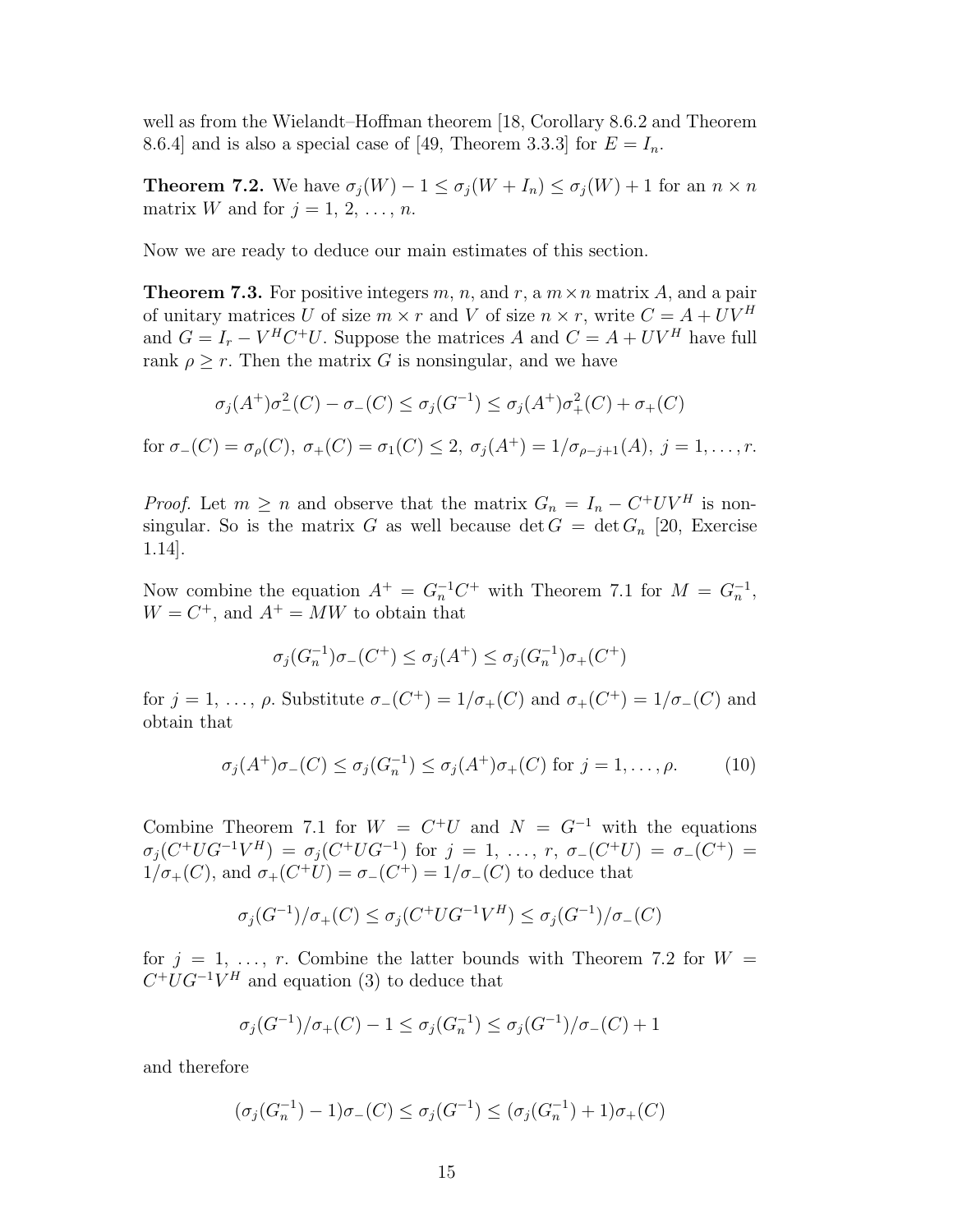for  $j = 1, \ldots, r$ . Combine this equation with equation (10) and obtain the claimed bounds in the case of  $m \geq n$ .

For  $m \leq n$  proceed similarly, but replace  $G_n$  with  $G_m = I_m - UV^H C^+$ , use the equation  $A^+ = C^+ G_m^{-1}$  instead of  $A^+ = G_n^{-1} C^+$ , use equation (4) instead of (3), and furthermore, invoking Theorem 7.1 the first and the second time, replace  $M = G_n^{-1}$  with  $N = G_m^{-1}$  and replace  $W = C^+U$  with  $W = V^H C^+$ , respectively.  $\Box$ 

**Corollary 7.1.** a) Under the assumption of Theorem 7.3 we have

$$
||G|| = \sigma_1(G) = 1/\sigma_r(G^{-1}) \le \nu_+(G) = 1/(\sigma_r(A^+)\sigma^2_-(C) - \sigma_-(C)),
$$

cond 
$$
G = \text{cond}(G^{-1}) \le \kappa_+(G) = \frac{\sigma_1(A^+)\sigma_+(C) + 1}{\sigma_r(A^+)\sigma_-(C) - 1} \text{ cond } C.
$$

b) Write  $\theta_{-} = \sigma_r(A^+) \sigma_-(C) = \sigma_-(C)/\sigma_{\rho-r+1}(A)$ ,

$$
\theta_+ = \sigma_1(A^+) \sigma_+(C) = \sigma_+(C)/\sigma_\rho(A), \text{ so that } \theta_+ \geq \theta_-.
$$

Then 
$$
\nu_{+}(G) = \frac{1}{(\theta_{-} - 1)\sigma_{-}(C)}, \quad \kappa_{+}(G) = \frac{\theta_{+} + 1}{\theta_{-} - 1} \text{ cond } C.
$$

Furthermore if  $\theta_-\geq 2$ , then  $\theta_+ + 1 \leq 1.5$   $\theta_+$ ,  $\theta_- - 1 \geq 0.5$   $\theta_-$ , and therefore

$$
\nu_+(G) \le \frac{2\sigma_{\rho-r+1}(A)}{\sigma_-^2(C)}, \quad \kappa_+(G) \le 3\frac{\sigma_{\rho-r+1}(A)}{\sigma_\rho(A)} \operatorname{cond}^2 C.
$$

Let us summarize the estimates in the theorem, the corollary, and the papers [35] and [36]. Assume an  $n \times n$  normalized nonsingular ill conditioned matrix A and a properly scaled weakly random APC  $UV^H$  of rank  $r < n$  and deduce that

- (1) the matrix  $C$  is expected to be well conditioned if and only if the ratio  $\frac{\sigma_1(A)}{\sigma_{n-r}(A)}$  is not large,
- (2) if  $\sigma_n(C)$  is not small (that is if the matrix C is well conditioned), whereas  $\sigma_n(C) \gg \sigma_{n-r+1}(A)$ , then the matrix G is expected to have a small norm,
- (3) if the matrix C is well conditioned and if the ratio  $\frac{\sigma_{n-r+1}(A)}{\sigma_n(A)}$  is not large, then the matrix  $G$  is expected to be well conditioned.

If the matrix  $G = I_r - V^H C^{-1} U$  has a small norm, then in its computation the leading (most significant) bits in the representation of its diagonal entries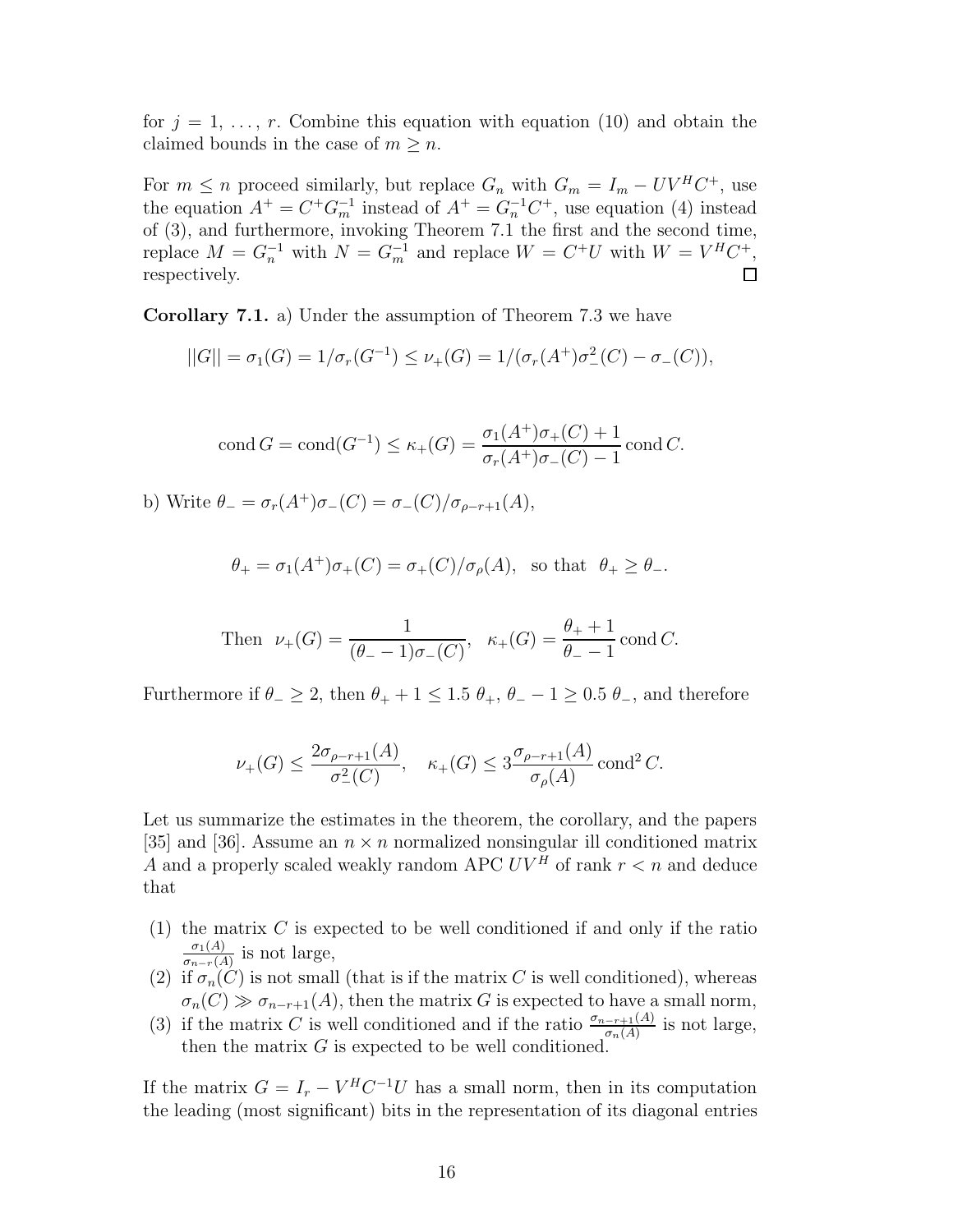must be canceled, and so the computation requires high accuracy (see the next section).

**Remark 7.1.** It is attractive to apply the dual SMW formula (8) because it involves the solution of linear systems of equations only with the matrices H of smaller sizes. In this case, however, proper scaling of the generator matrices  $U$ and V involves the norm  $||A^+||$  rather than  $||A||$ . For some inputs A estimates for the norms  $||A^+||$  can be given to us or can be readily computed at a lower cost (very crude estimates would suffice), but generally such estimation can be about as hard as our original matrix computations. By extending our study in this section, we observe that for a large class of ill conditioned input matrices  $A$ and well conditioned and dual A-modifications C−, the dual Schur aggregates  $H = I_q + U^H A V$  in equation (8) have small norms ||H||. Can this observation help us to find proper scaling for our dual APCs?

### **8 High accuracy via numerical computations with double precision (an outline)**

The algorithms in [10], [19], [21], [25], [38], [45], and the bibliography therein rapidly compute the sums and products with any fixed precision by operating with double precision numbers. This supports all our computations that are based on recursive application of the SMW formula, except for the solution of some well conditioned linear systems of equations.

Solving them we take advantage of having well conditioned inputs and apply iterative refinement (cf. [18, Section 3.5.3], [19, Chapter 11], and [48, Sections 3.3.4 and 3.4.5]). Every refinement loop consists essentially in multiplication of two pairs of  $n \times n$  by  $n \times r$  matrices and of an  $r \times n$  matrix by an  $n \times r$  matrix and performing  $(n + r)r$  additional ops (see Algorithm 3 in the next section). Such a loop requires  $O(rn^2)$  ops and produces about  $d = p - \log_2 \text{cond } M$  new correct bits per an output entry, where  $p$  is the precision of computing and  $M$ is the  $n \times n$  coefficient matrix [18, Section 3.5], [19, Chapter 12], [48, Sections 3.3.4 and 3.4.5. For well conditioned matrices M the incremental value d is large enough and the progress is rapid.

The overall number of the *p*-precision ops in the entire refinement process is of the order  $rn^2p_{out}/d$ , which for smaller ranks r makes it an attractive alternative to direct solution of the original ill conditioned linear system  $A$ **y** = **b**.

Let us further examine application of iterative refinement to computing the  $r \times r$  Schur aggregate  $G = I_r - V^H C^{-1} U$ , where we have cancellation of the leading bits in the binary representation of some output values (see the previous section). In this case we must extend iterative refinement beyond the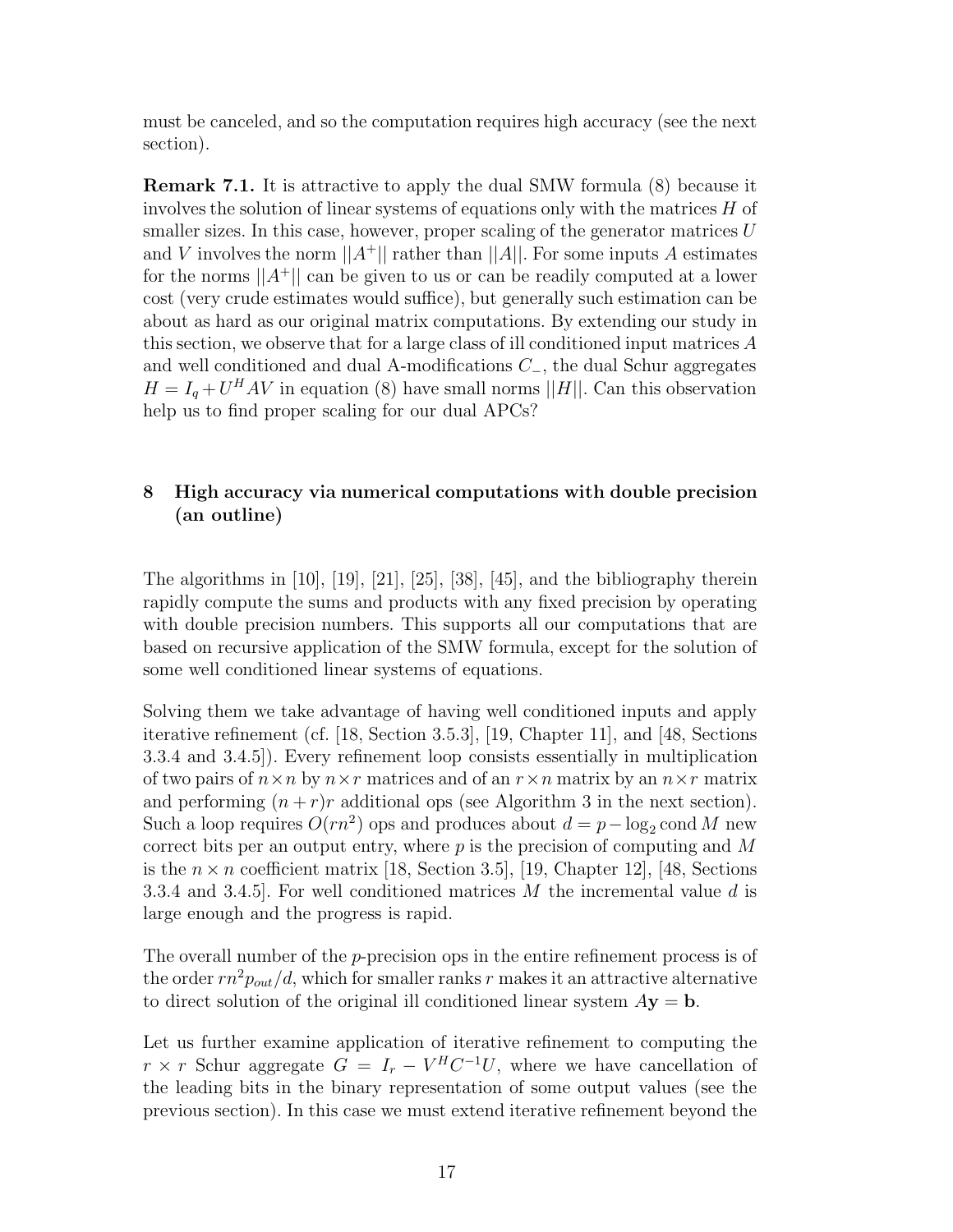usual goal of obtaining the solution vector with double precision. We compute this vector with extended precision, as a sum of double precision pieces, but we avoid storing all these pieces. Instead we compute the double precision pieces that represent the aggregate G.

The number of stored entries decreases by the factor of  $n/r$  versus the computation of the  $n \times r$  matrix  $W = C^{-1}U$ , but the memory space for the storage decreases further because we begin storing the bits of the entries of the matrix G only when they stabilze at some nonzero values. If the norm  $||G||$  is small, such a stabilization first occurs deep into the refinement process (so that the previously computed double precision pieces would have occupied a larger memory, but we avoid their storage). This is typically the case where the matrix  $A$  is ill conditioned and the matrices  $C$  and  $G$  are not (in virtue of Theorem 7.3 and Corollary 7.1). We specify and analyze the extended iterative refinement in the next section.

#### **9 Extended iterative refinement**

In its classical form iterative refinement stops where the matrix  $W = C^{-1}U$ is computed with at most double precision. This can be insufficient in our case. Then we continue the steps of iterative refinement in the fashion of Hensel's lifting in [8] and [22] to improve the approximation further. As in the latter symbolic algorithm, we represent the output values as the sums of fixed-precision numbers.

Let us next specify and analyze our extended iterative refinement.

### **Algorithm 3. Extended Iterative Refinement.**

- INPUT: two integers n and r such that  $n>r>0$ , a nonsingular  $n \times n$  well conditioned matrix  $C$ , its approximate inverse  $X$  (see Remark 9.1), a pair of  $n \times r$  matrices U and V, and a stopping criterion (see Remark 9.2).
- OUTPUT: FAILURE or an  $r \times r$  matrix  $\tilde{G} \approx G = I_r V^H C^{-1} U$  satisfying the stopping criterion.
- INITIALIZATION: Choose a sufficiently large integer  $\nu$  and set  $i \leftarrow 0, U_0 \leftarrow U$ , and  $G_0 \leftarrow I_r$ .

COMPUTATIONS:

- 1. If  $i > \nu$ , output FAILURE and stop. Otherwise compute the matrices  $W_i \leftarrow XU_i, U_{i+1} \leftarrow U_i - CW_i, F_i \leftarrow V^T W_i$ , and  $G_{i+1} \leftarrow G_i - F_i$ .
- 2. If the fixed stopping criterion is satisfied, then output the matrix  $\tilde{G} =$  $G_{i+1}$  and stop. Otherwise set  $i \leftarrow i+1$  and go to Stage 1.

**Remark 9.1.** To approximate the inverse of the matrix C under the desired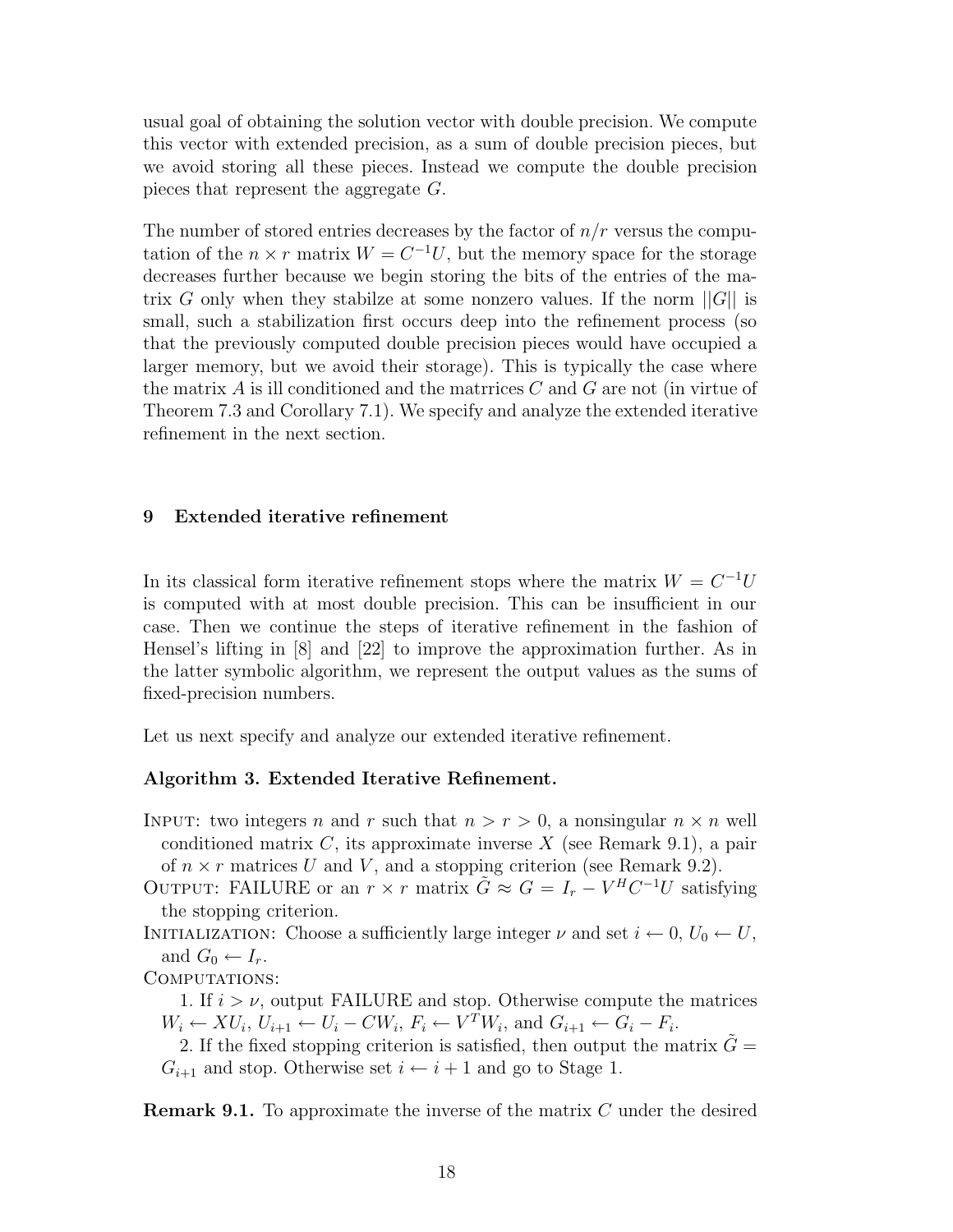norm bound, we can apply any direct or iterative algorithm such as Gaussian elimination, possibly combined with the classical numerical iterative refinement or Newton's iteration in [30, Chapter 6], [37], [41] (also cf. Section 12.2). Alternatively we can compute the matrix  $X$  implicitly, e.g., via the factorization of the matrix C that would enable us to compute the matrix  $XU_i$  in  $O(rn^2)$  ops for a given  $n \times r$  matrix  $U_i$ .

**Remark 9.2.** We can stop the algorithm as soon as the computed matrix  $G_{i+1}$  is stabilized versus  $G_i$  so that  $||G_{i+1} - G_i||_l < t ||G_{i+1}||_l$  for a fixed l equal to 1, 2, or  $\infty$  and a fixed positive tolerance t.

For comparison, the classical algorithm begins with a crude approximation  $W_0 \approx W = C^{-1}U$  and recursively computes the matrices  $U_i \leftarrow U - CW_{i-1}$ ,  $E_i \leftarrow C^{-1}U_i$ , and  $W_i \leftarrow W_{i-1} + E_i$  for  $i = 0, 1, \ldots, k$ , so that the norm  $||W_i - W||$  recursively decreases until it reaches the limit posed by rounding errors.

Theorem 7.3 defines a small upper bound on the norm  $||G||$  if A is an ill conditioned matrix and if the matrices  $C$  and  $G$  are well conditioned. Therefore, we can have  $G_i \approx 0$  for  $i = 0, 1, \ldots, k$  and some positive integer k. At the ith step of iterative refinement for  $i \leq k$  we need to store only the most recently computed matrix  $G_{i+1}$  overwriting  $G_i$ , and similarly we can overwrite the matrices  $W_{i-1}$ ,  $U_i$ , and  $F_{i-1}$  with their updates  $W_i$ ,  $U_{i+1}$ , and  $F_i$ , to save the memory space.

At the stages of computing the matrices  $C \leftarrow A + UV^T$ ,  $U_{i+1} \leftarrow U_i - CW_i$ ,  $F_i \leftarrow -V^T W_i$ , and  $G_{i+1} \leftarrow G_i + F_i$  for  $i = 0, 1, ..., k$ , we seek the error-free output because even small relative errors can completely corrupt the matrix G. To meet the challenge, we compute the sums and products error-free.

We require that in each iteration the matrices  $XW_i \approx C^{-1}U_i$  be computed within an error norm bound that ensures the desired decrease of the residual norms  $u_i = ||U_i||$  by a fixed factor  $\theta < 1$  (cf. Theorem 9.2 for  $\theta = \max_i \theta_i$ ). Respectively the error norm  $e_i = ||E_i||$  decreases since  $E_i = C^{-1}U_i$ .

Within the allowed perturbation norm, we vary the matrices  $U, V, C^{-1}$ , and  $W_i$  for all i to decrease the number of bits in the binary representation of their entries. We first estimate from above the norm of the input perturbation and the precision of computing that together keep the output error norm within the fixed tolerance bound. Then we perturb the input within the estimated norm bound to represent it with fewer bits. We can just round every entry to fewer bits or we can first set to zero the absolutely smaller input entries. Finally we perform iterative refinement and verify that it converges as expected. Otherwise we correct our policy of input perturbation.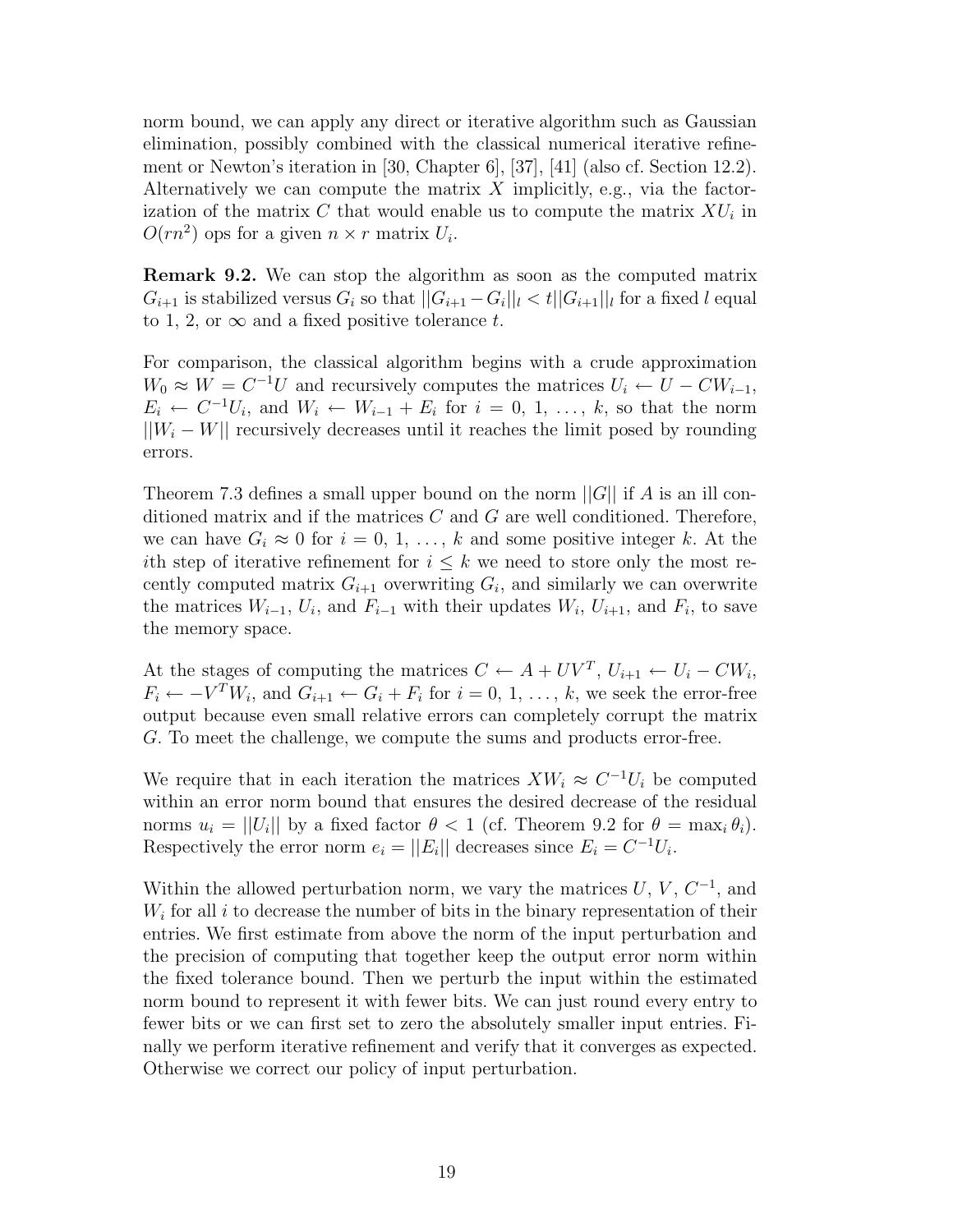#### **Estimates for the errors and the parameter** θ

**Theorem 9.1.** Consider the subiteration

$$
W_i \leftarrow \mathbf{fl}(C^{-1}U_i) = C^{-1}U_i - E_i
$$
  

$$
U_{i+1} \leftarrow U_i - CW_i
$$

for  $i = 0, 1, ..., k$  and  $U = U_0$ . Then

$$
C(W_0 + \cdots + W_k) = U - CE_k.
$$

*Proof.* Due to the assumed equations, we have  $CW_i = U_i - U_{i+1}, i = 0, 1, \ldots$ ,  $k-1$ . Sum the latter equations to obtain that  $C(W_0 + \cdots + W_{k-1}) = U_0 - U_k$ . Substitute the equations  $U_0 = U$  and  $U_k = CW_k + CE_k$  and obtain the theorem. ப

The theorem implies that the sum  $W_0 + \cdots + W_k$  approximates the matrix  $W = C^{-1}U$  with the error matrix  $-E_k$ .

It remains to show that the error term  $E_i$  converges to zero as  $i \to \infty$ .

**Theorem 9.2.** Assume that

$$
W_i = (C - \tilde{E}_i)^{-1} U_i = C^{-1} U_i - E_i \text{ for all } i.
$$

Write  $e_i = ||E_i||$ ,  $u_i = ||U_i||$ , and  $\theta_i = \delta_i ||C||$  where

$$
\delta_i = \delta(C, \tilde{E}_i) = 2||\tilde{E}_i||_F \max\{||C^{-1}||^2, ||(C - \tilde{E}_i)^{-1}||^2\}.
$$

Then we have  $e_i \leq \delta_i u_i$  for all  $i, e_{i+1} \leq \theta_i e_i$  and  $u_{i+1} \leq \theta_i u_i$  for  $i = 0, 1, \ldots,$  $k-1$ .

*Proof.* We begin with some auxiliary results.

**Theorem 9.3.** We have  $U_{i+1} = CE_i$  and consequently  $u_{i+1} \leq e_i ||C||$  for all i.

*Proof.* Pre-multiply the matrix equation  $C^{-1}U_i - W_i = E_i$  by C and add the resulting equation to the equation  $U_{i+1} - U_i + CW_i = 0$ .  $\Box$ 

**Lemma 9.1.** Let C and  $C + E$  be two nonsingular matrices. Then

$$
||(C+E)^{-1} - C^{-1}|| \le ||(C+E)^{-1} - C^{-1}||_F
$$
  
\n
$$
\le 2||E||_F \max\{||C^{-1}||^2, ||(C+E)^{-1}||^2\}.
$$

*Proof.* See [18, Section 5.5.5].

 $\Box$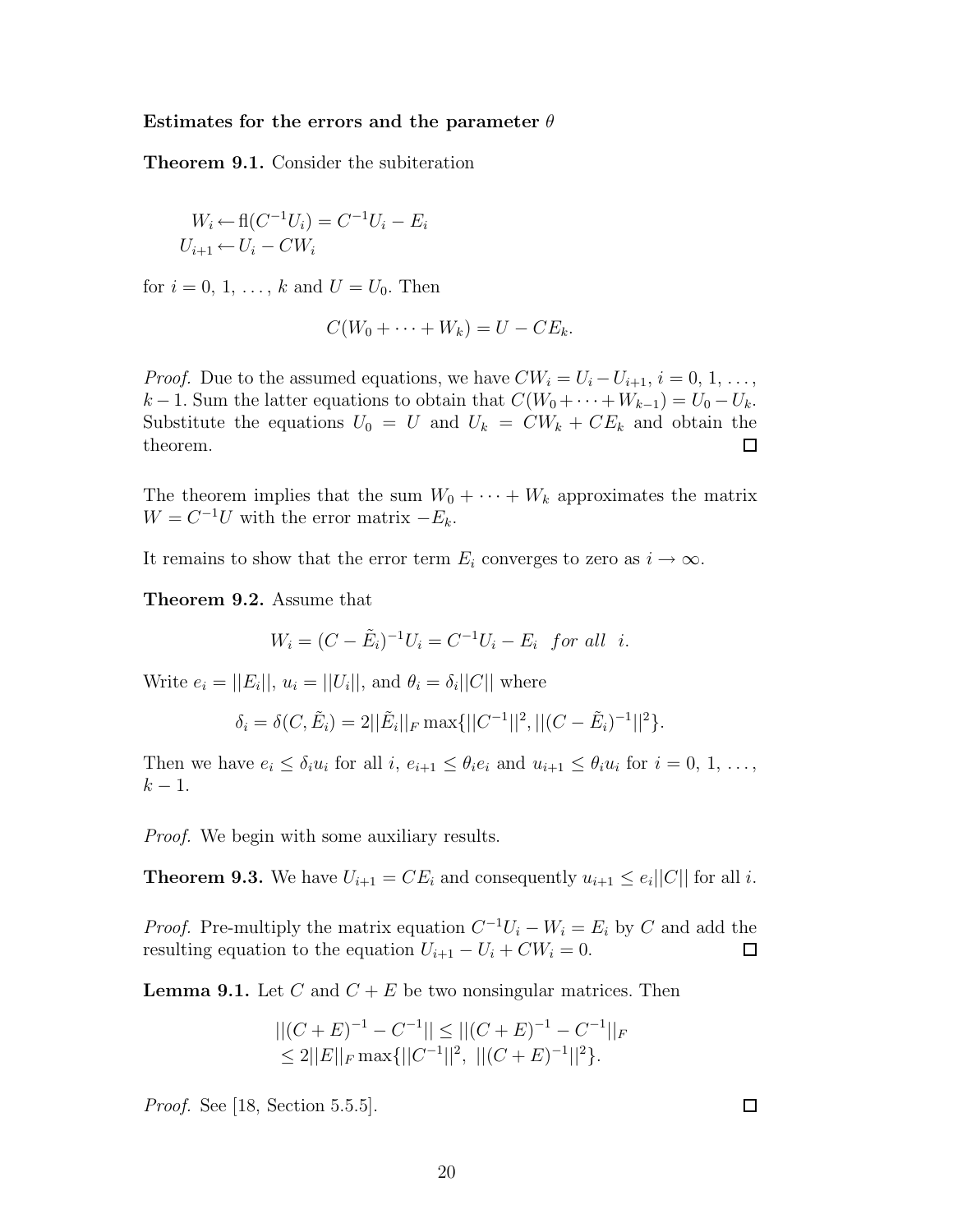**Corollary 9.1.** Assume that  $W_i = (C - \tilde{E}_i)^{-1}U_i = C^{-1}U_i - E_i$ . Then  $e_i \le \delta_i u_i$ where

$$
\delta_i = \delta(C, \tilde{E}_i) = 2||\tilde{E}_i||_F \max\{||C^{-1}||^2, ||(C - \tilde{E}_i)^{-1}||^2\}.
$$

Combine Theorem 9.3 and Corollary 9.1 and obtain that  $u_{i+1} \leq \theta_i u_i$  and  $e_{i+1} \leq \theta_i e_i$  for  $\theta_i = \delta_i ||C||$  and for all i. Summarize our estimates and obtain Theorem 9.2.  $\Box$ □

The theorem shows linear convergence of the error norms  $e_i$  to zero as  $i \to \infty$ provided  $\theta = \max_i \theta_i < 1$ . This implies linear convergence of the matrices  $W_0 + \cdots + W_i$  to  $W, U_0 + \cdots + U_i$  to  $U, F_0 + \cdots + F_i$  to  $F$ , and  $G_{i+1}$  to  $G$ . The theorem also shows local quadratic convergence, that is doubling the number of correct bits in every step. We enjoy such a rapid progress, however, only until this number reaches the working precision of computing, and then we shift back to performing linearly convergent computations with this precision (see Corollary 9.3).

Let us next estimate the values  $\theta_i$ . We assume dealing with a well conditioned matrix C, and so the ratios  $r_i = ||\tilde{E}_i||_F/||C||_F$  are small and cond $(C - \tilde{E}_i) \approx$ cond C (cf. [18, Section 3.3], [19], [48, Theorem 3.4.9]). In this case the values

$$
\theta_i = \delta_i ||C||
$$
  
=  $2r_i \max{\text{cond}^2 C, \text{cond}^2 (C - E_i)} ||C||_F / ||C||$   
 $\approx 2(\text{cond } C)^2 r_i ||C||_F / ||C||$   
 $\leq 2(\text{cond } C)^2 r_i n$ 

tend to be significantly less than one.

**Remark 9.3.** In view of the latter estimates, the smaller cond  $C$ , the faster convergence of Algorithm 3. If the value cond  $C$  is not as small as we wish, we can apply multiplicative preconditioning  $C \to XC$  or  $C \to CX$  where  $X \approx C^{-1}$ , so that  $C^{-1} \approx (XC)^{-1}X$  and  $C^{-1} \approx X(CX)^{-1}$ .

#### **Precision bounds**

Finally we estimate the precision required in our error-free computation of the residual matrices  $U_i$ . Hereafter for a binary number  $b = \sigma \sum_{k=t}^{s} b_k 2^k$ , where  $\sigma =$ 1 or  $\sigma = -1$  and each  $b_k$  is zero or one, we write  $t(b) = t$ ,  $s(b) = s = \lfloor \log_2 |b| \rfloor$ , and  $p(b) = s - t + 1$ , so that  $p(b)$  is the precision in the binary representation of b. For an  $n \times n$  matrix  $M = (m_{i,j})_{i,j}$  we write  $s(M) = \max_{i,j} s(m_{i,j}),$  $t(M) = \min_{i,j} t(m_{i,j}), p(M) = s(M) - t(M) + 1.$  Then

$$
\log_2(n||M||) \le s(M) \le \lfloor \log_2 ||M|| \rfloor, \tag{11}
$$

and the absolute value of each entry of the matrix  $M$  is the sum of some powers  $2^k$  for integers k selected in the range  $[t(M), s(M)]$ .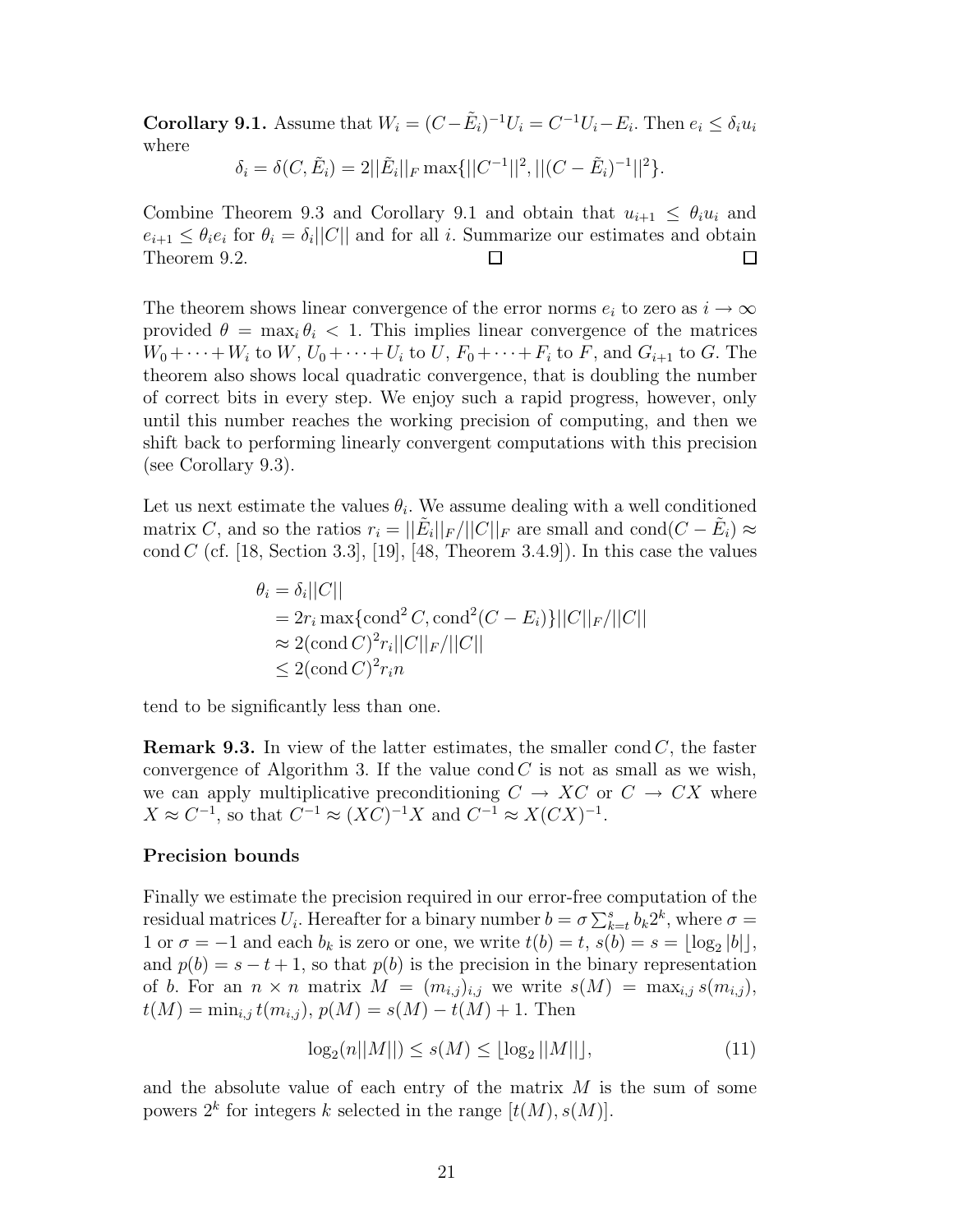**Lemma 9.2.** We have  $t(U_{i+1}) \ge \min\{t(U_i), t(CW_i)\}\$  for all i. Moreover  $t(CW_i) \ge$  $t(W_i)$  if the (scaled) matrix C is filled with integers.

*Proof.* The lemma follows from the equations  $U_{i+1} = U_i - CW_i$ .

 $\Box$ 

**Lemma 9.3.** We have  $s(U_{i+1}) \leq s(U_i) + \log_2(\theta_i n)$  for all *i*.

 $\Box$ *Proof.* The lemma follows from the bounds  $u_{i+1} \leq \theta_i u_i$  and (11).

**Lemma 9.4.** We have  $s(U_{i+1}) \leq s(CW_i) + \log_2 f_i$  and  $s(U_{i+1}) \leq s(W_i) +$  $\log_2(f_i||C||)$  for  $\theta_i < 1$ ,  $f_i = \frac{\theta_i n}{|1-\theta_i|}$ , and all *i*.

*Proof.* First recall that  $u_{i+1} \leq \theta_i u_i$ , so that  $|u_i - u_{i+1}| \geq \left| \frac{1}{\theta_i} - 1 \right| u_{i+1}$ . The equation  $U_i - U_{i+1} = CW_i$  implies that  $||CW_i|| = ||U_i - U_{i+1}|| \ge |u_i - u_{i+1}| \ge$  $\left|\frac{1}{\theta_i}-1|u_{i+1}$ . Therefore  $u_{i+1} \leq \frac{f_i}{n}||CW_i|| \leq \frac{f_i||C||}{n}||W_i||$ . Combine these bounds with bound (11) for  $M = U_{i+1}$ ,  $M = CW_i$  and  $M = W_i$ .

#### **Corollary 9.2.**

a) If 
$$
t(U_{i+1}) \ge t(U_i)
$$
,  
\nthen  $p(U_{i+1}) \le p(U_i) + \log_2(\theta_i n)$ .  
\nb) If  $t(U_{i+1}) \ge t(CW_i)$ ,  
\nthen  $p(U_{i+1}) \le p(CW_i) + \log_2 f_i$ .  
\nc) If  $t(U_{i+1}) \ge t(W_i)$ ,  
\nthen  $p(U_{i+1}) \le p(W_i) + \log_2(f_i||C||)$ .

Recall that in virtue of Lemma 9.2, at least one of assumptions a) and b) is always satisfied, and if the matrix  $C$  is filled with integers, then so is one of assumptions a) and c) as well.

**Corollary 9.3.** Assume the precision bound  $p(W_i) \leq \hat{p}$  or  $p(CW_i) \leq \tilde{p}$  for an integer  $\hat{p}$  or  $\tilde{p}$ , respectively. Let this bound imply that  $\theta_i \leq \frac{1}{n}$  for all i. (In this case we have convergence with global linear rate for the iterative refinement in Theorem 9.1.) Then we have the uniform bound  $\hat{p} + \log_2 \frac{n}{n-1}$  on the precision  $p(U_{i+1})$  of the representation of all matrices  $U_{i+1}$  for all i. If the matrix C is filled with integers, then we also have the bound  $\tilde{p} + \log_2(\frac{n}{n-1}||C||)$ .

Unless we know some estimates for  $\theta_i$  for all i, we cannot say a priori for which minimum precision bounds  $\hat{p}$  and  $\tilde{p}$  we can ensure the progress in iterative refinement, but we can find these bounds dynamically, by first performing the computations with the IEEE standard double precision and then (if needed) increasing it recursively until convergence is observed. The cited fast advanced algorithms for sums and products can handle any precision growth, but in our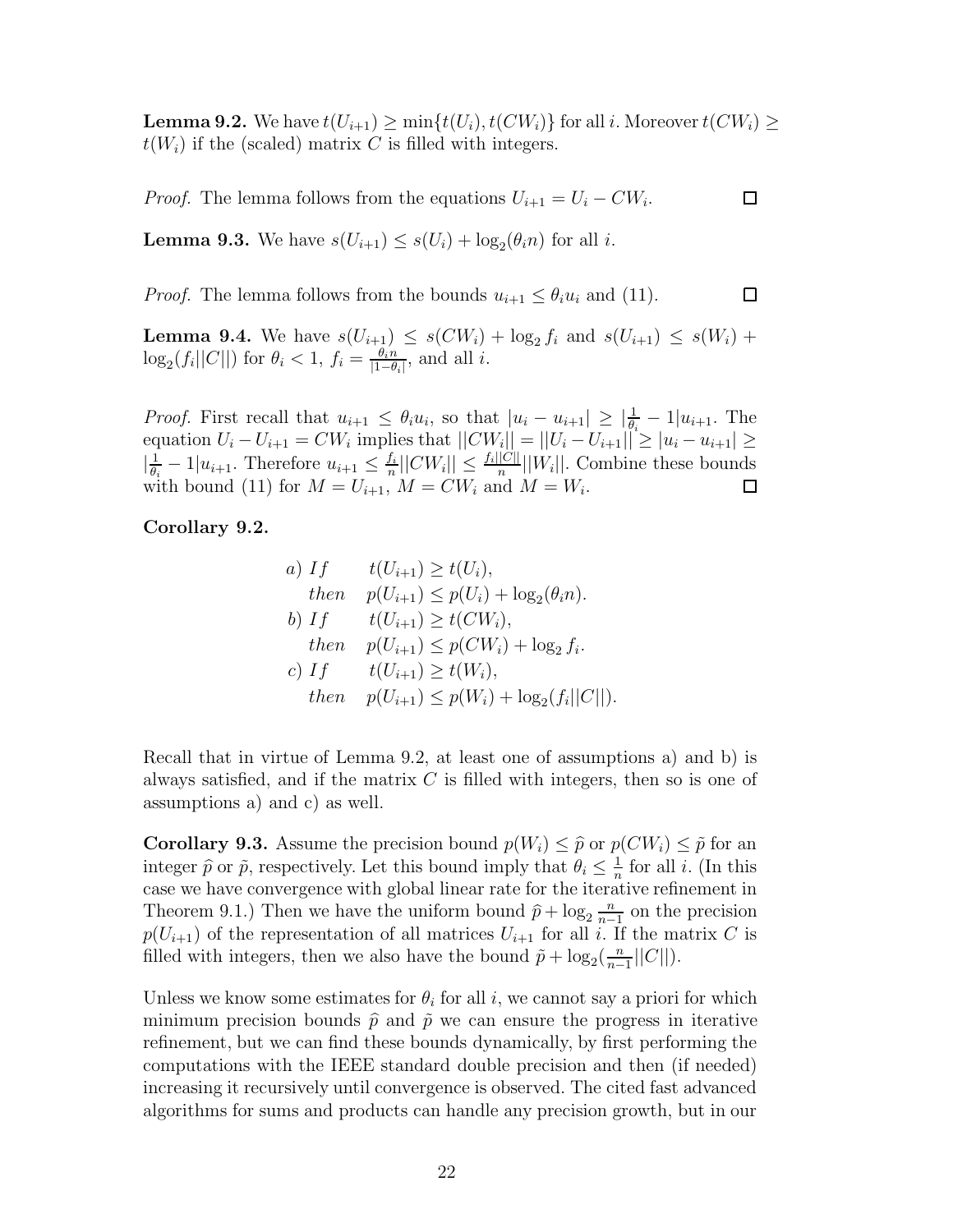tests the growth was limited. We used the double precision for  $W_i$  and regularly observed that  $s(U_{i+1}) < s(W_i) + \log_2 n$ , which was in line with Lemma 9.4.

#### **10 Matrix structure in the Schur Aggregation**

Sparse and structured matrices can be multiplied by a vector fast, and so for sparse and structured linear systems the Conjugate Gradient algorithms are highly attractive as long as they converge fast. This is known to be the case for well conditioned sparse or structured inputs A. For ill conditioned sparse or structured inputs A, we shift to well conditioned matrices  $C =$  $A + UV^H$  choosing the generator matrices U and V sparse or structured. Then we can multiply the matrices  $C$  by vectors fast, and the Conjugate Gradient algorithms rapidly compute the matrices  $C^+U$  (or  $V^HC^+$ ) and  $G =$  $I_r - V^H C^+ U$ .

In the case of a matrix A with displacement structure and APCs of larger ranks, we can substantially simplify the subsequent computations by endowing the generators U and V with consistent structure (see [30, Chapters 1 and 4] and the bibiography therein). These structures are preserved in the inverses and, with slow deterioration, in the sums and products of pairs of matrices with consistent structures. Therefore, we can extend the consistent structure of an input matrix  $A$  and its APC to the A-modification  $C$  and the Schur aggregates G. We refer the readers to [35, Examples 4.1–4.6] and [36, Examples 1-6] on APCs with some most frequently used matrix structures, in particular of Toeplitz and Hankel types as well as sparse APCs.

These examples do not include APCs with the popular and important structures of Vandermonde and Cauchy types, but if the input matrix A has such structure, we can multiply it by appropriate Vandermonde multipliers to transform it into a matrix with the structure of Toeplitz or Hankel type, and then we can readily apply our APCs. This is a particular application of the general *method of displacement transformation*, due to [27] (see its exposition also in [30, Sections 1.7, 4.8, and 4.9]).

#### **11 Numerical tests**

We tested our Algorithm 1 for computing determinants, which incorporated high accuracy summation and multiplication in [38] and [7], respectively, and which solved linear systems as by-product. For comparison we also applied the Matlab Subroutine **det** to the same input.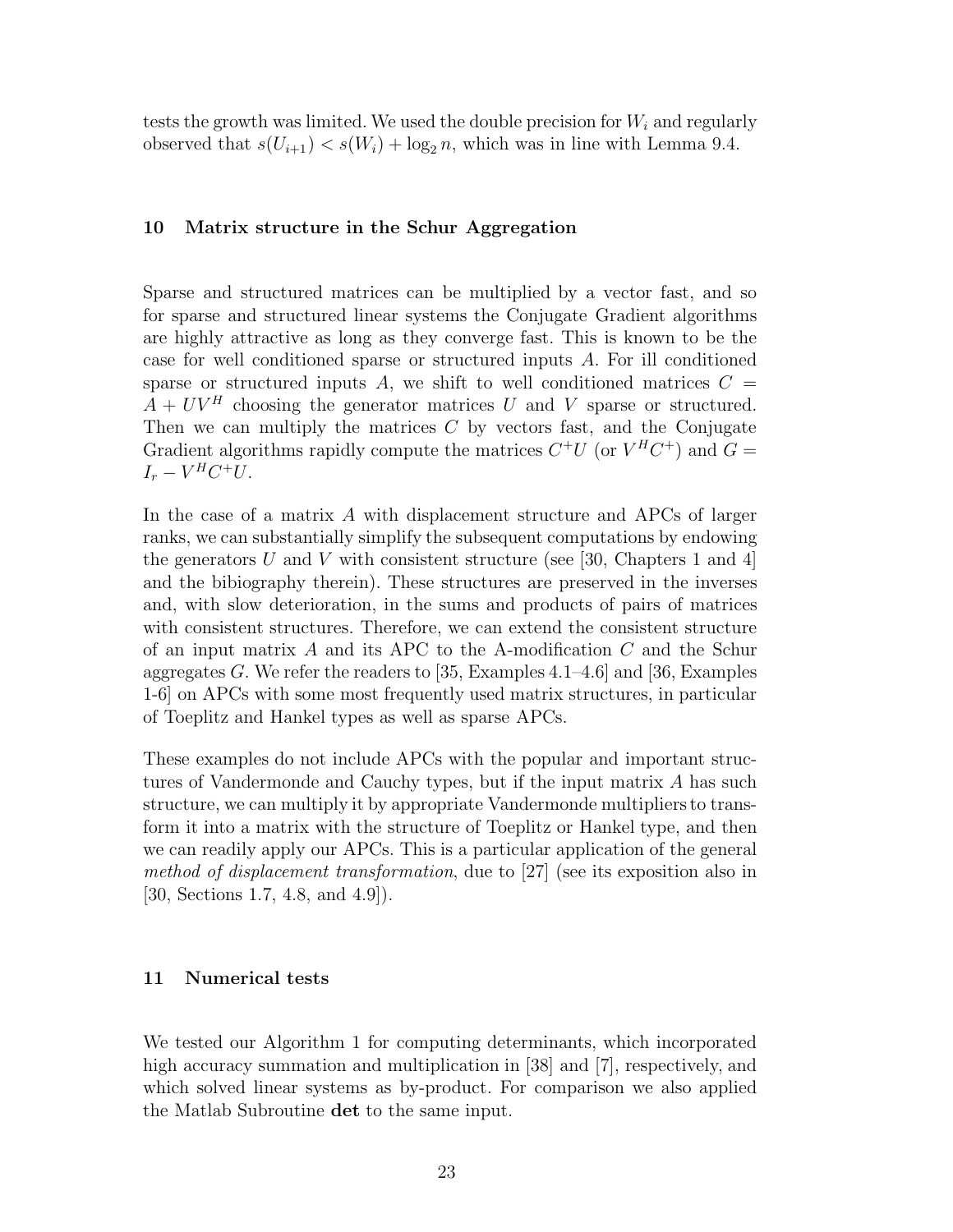We generarted the input matrices  $A = PML$  by following [44]. Here P were permutation matrices, each swapping  $k$  random pairs of the rows of the matrix A, whereas L and  $M<sup>T</sup>$  denoted random  $n \times n$  lower triangular matrices with unit diagonal entries and with integer subdiagonal entries randomly sampled from the line intervals  $[-\eta, \eta]$  for a fixed positive  $\eta$ . It followed that det  $A =$  $(-1)^k$ . We generated such matrices for  $\eta = 5,000, n = 4, 8, 16, 32, 64, k = 2n$ and  $k = 2n - 1$ .

We first generated a random candidate APCs  $UV<sup>T</sup>$  of rank one, and then recursively increased the rank until we arrived at a well conditioned A-modification  $C = A + UV^T$ . More precisely, we generated two random  $n \times r$  unitary matrices  $U_0$  and  $V_0$ , then truncated their entries to represent them with the precision of 20 bits, denoted the resulting matrices  $\tilde{U}$  and  $\tilde{V}$ , and computed the APC  $\cup$  $\hat{U}\hat{V}^T = 2^q \tilde{U}\tilde{V}^T$  and the A-modification  $\tilde{C} = A + \hat{U}\hat{V}^T$  for an integer q such that  $\frac{1}{2} < \frac{||UV^T||}{||A||} \leq 2$ . If cond  $\tilde{C}$  was small enough, we accepted the matrix  $\hat{U}\hat{V}^T$  as the desired APC  $UV^T$ . Otherwise we regenerated APC in the same way. If this has not produced a desired APC, we recomputed it according to the following recipe from [40], [35], and [43] (see our Section 3),

$$
(U \leftarrow Q(C^{-1}U), \quad V^T \leftarrow Q(V^TC^{-1})).
$$

If this did not help either, we incremented r by one and repeated the computations. We encountered overflows and underflows for larger  $n$ , but overcame the problems by simultaneously scaling the matrix  $U$  by factor  $2^k$  and the matrix V by factor  $2^{-k}$  for an appropriate integer k and by temporarily scaling the matrices  $I_r$  and U by the same factor  $2^h$  for an appropriate integer h.

The selected matrices  $\tilde{A}$  were ill conditioned for all integers  $n$  in our range (with cond A quite steadily in the range from  $10^{17}$  to  $10^{25}$  for all n) and turned out to be hard inputs for the numerical Subroutine **det** in Matlab. Already for  $n = 4$  and  $\eta = 5,000$ , the Matlab's numerical outputs had wrong sign in over 45% out of 100,000 runs and were off from the true value of det A by the factor of two or more in over 90% of the runs. Like this subroutine, our algorithms also relied on the double precision computations, but have output the correct sign of the determinant and have approximated its value with relative errors within 0.001 in all our runs for  $n = 4, 8, 16, 32, 64$  and for the same value of  $\eta$ .

We expect that the algorithm that supports the Subroutine **det** could have produced correct outputs if we performed its order of  $n<sup>3</sup>$  ops with a sufficiently high precision  $p_{comp} \geq p_{output} + \log_2 \text{cond } A$ , but to our advantage we yield the correct output by performing  $O(\frac{rn^2p}{p_{double} - \log_2 \text{cond } C})$  ops with double precision  $p_{double}$ , and this is dramatically faster in the present day computer environment.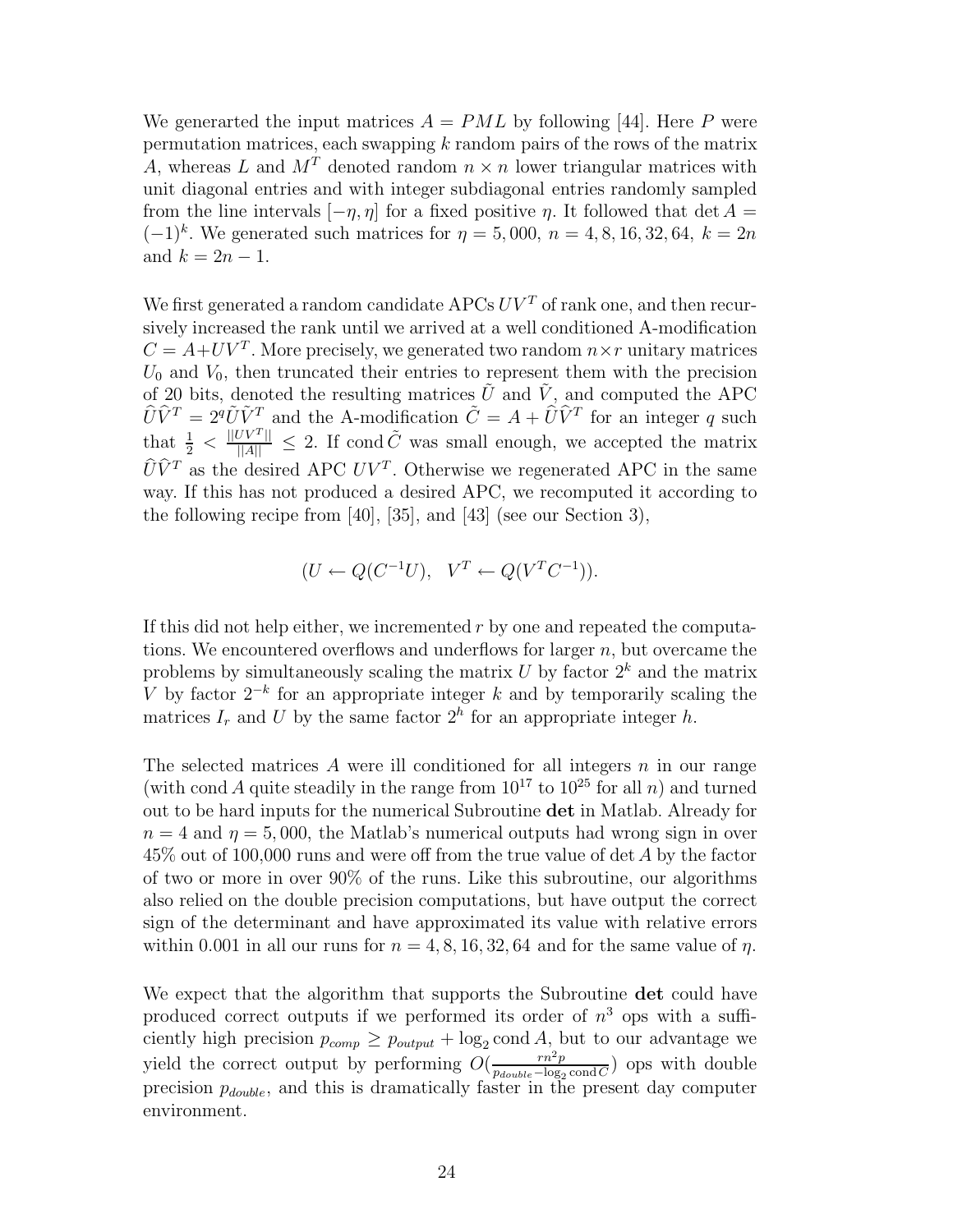#### **12 Discussion**

#### *12.1 Preconditioning by expansion*

Here is a modification of our approach where the generator  $V$  is simplified at the expense of a small increase of the input size. Instead of adding a preconditioner  $P = UV^H$  to the input matrix A, we expand this matrix according to the following maps,

$$
A \to M = \begin{pmatrix} -\theta I_r & B^H \\ 0 & A \end{pmatrix} \to C = M + UV^H = \begin{pmatrix} -\theta I_r & B^H \\ F & A \end{pmatrix},
$$
  
where  $U = \begin{pmatrix} 0 \\ F \end{pmatrix}$  and  $V = (I_r, 0)$ .

We choose the scalar  $\theta$  and the matrices B and F such that the ratios  $\frac{\theta}{\|A\|}$ ,  $\frac{||B||}{||A||}$ , and  $\frac{||F||}{||A||}$  are neither large nor small. C is a Hermitian matrix for  $F = B$ .

We observe that  $\text{cond } A = \text{cond}$  $\sqrt{ }$  $\left\{ \right.$ 0 0  $0\ A$  $\setminus$ , and then we estimate  $\text{cond } C$  by

extending the analysis in [35], [36] to the map  $\sqrt{ }$  $\left\lfloor \right\rfloor$ 0 0  $0\ A$  $\setminus$  $\Big\} \rightarrow C =$  $\sqrt{ }$  $\overline{ }$  $-\theta I_r B^H$ F A  $\setminus$  $\cdot$ 

We obtain that for weakly random matrices  $B$  and  $F$  (or for a weakly random matrix  $B = F$ ) we can expect that matrix C is well conditioned provided the integer  $r$  is equal to or exceeds the number of the singular values of the matrix A that are small relative to the 2-norm  $||A|| = ||A||_2$ . The dimension of the input increases from  $n$  to  $n + r$ , but multiplications with the matrix  $V^H = (I_r, 0)^H$  require no ops.

The Sherman–Morrison–Woodbury formula in Theorem 4.1 expresses the inverse matrix  $M^{-1}$  via the inverses  $C^{-1}$  and  $G^{-1}$ , and we also have det  $M =$  $\sqrt{ }$  $\setminus$ 

 $(\det C) \det G$ , whereas  $(-\theta)^r \det A = \det M$ ,  $M^{-1} =$  $\left\{ \right.$  $-\frac{1}{\theta}I_r$   $B^H A^{-1}$ 0  $A^{-1}$ , and

the solution **y** of a linear system  $A$ **y** = **b** is the projection of the vector  $z = M^{-1}$  $\sqrt{ }$  $\left\{ \right.$ **0 b**  $\setminus$  $\Big\} =$  $\sqrt{ }$  $\left\{ \right.$ **x y**  $\setminus$ onto the subvector made up of the last  $n$  coordinates of this vector **z**. Therefore, we can apply Algorithms 1 and 2 to the matrix

M (rather than A). Then we can recover  $A^{-1}$  from  $M^{-1}$  and **y** from **z** by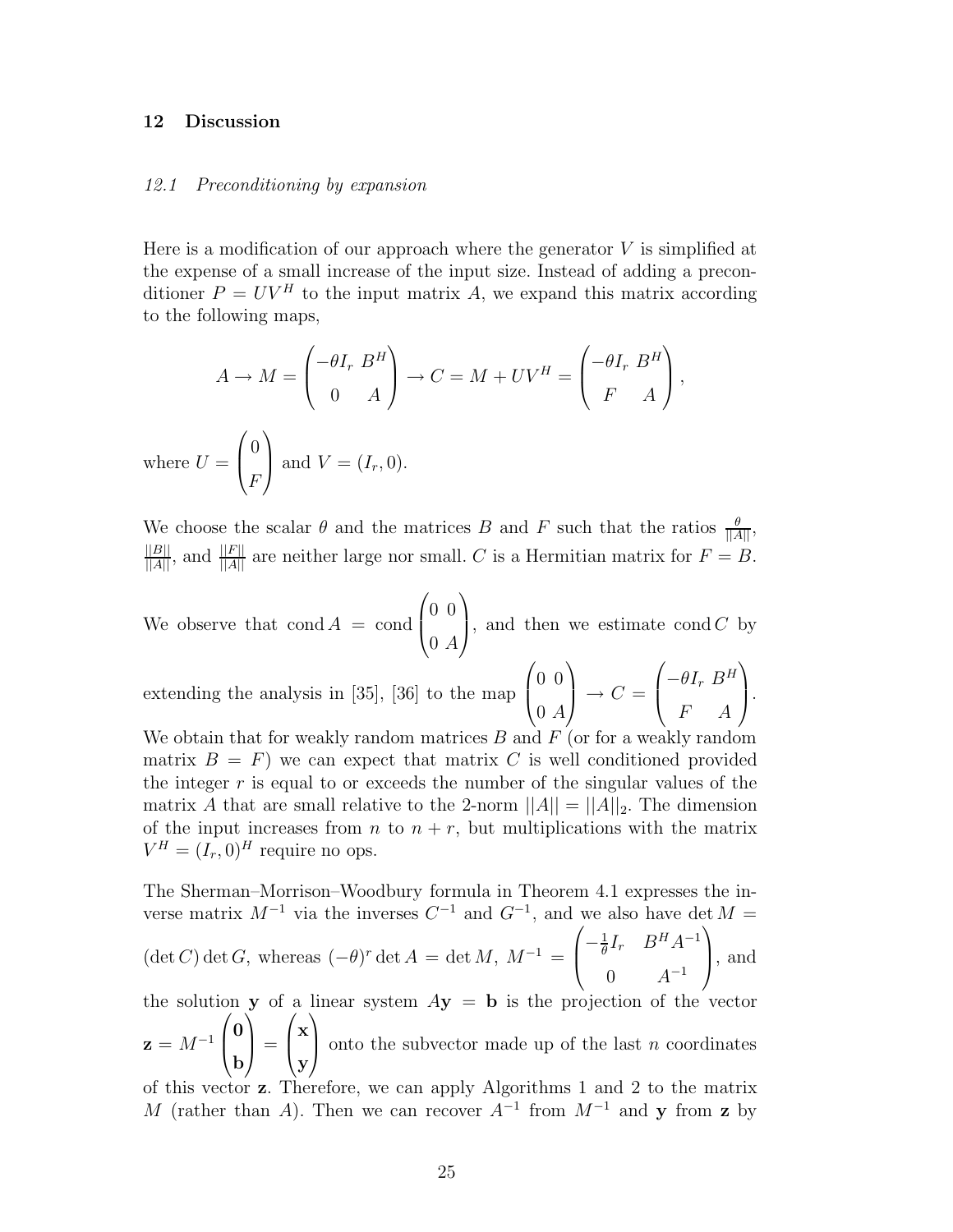using no ops and recover det A from det M by using just a single multiplication. The treatment of the input M with our APC  $UV^H$  is simplified because  $V = (I_r, 0).$ 

#### *12.2 Weakly randomized multiplicative preconditioning versus pivoting*

Experiments performed by Guoliang Qian in the Graduate Center of the the City University of New York indicate that Gaussian elimination without pivoting is quite safe for random matrices. Namely he observed the following relative residual norms ||A**y**−**b**||/||**b**|| in his 1000 test runs for Gaussian elimination (with and without pivoting) applied to the linear systems  $A$ **y** = **b** for matrices A of the size  $128 \times 128$  and vectors **b** of dimension 128, both filled with random integers from the range  $[-10^4, 10^4]$ .

| Class   | with no pivoting       | with pivoting (Matlab routine) |
|---------|------------------------|--------------------------------|
| min     | 1.776999149990865e-012 | 2.104228576466744e-013         |
| average | 2.984974763052528e-010 | 2.104228576466744e-013         |
| max     | 1.941634938870705e-008 | 2.001174233358663e-012         |

This suggests using multiplicative preconditioning  $A \rightarrow MAN$  with weakly random matrices  $M$  and  $N$  as a tentative alternative to pivoting. Recall that pivoting counters the problems of numerical stability in the process of Gaussion elimination and LU factorization, but "usually degrades the performance" [18, page 119]). One can choose matrices M and N structured (say, to be random circulant matrices or just the matrices of sine or cosine transforms) to simplify preconditioning.

**Acknowledgement.** The expert comments of the reviewers were most valuable for improving our presentation.

#### **References**

- [1] O. Axelsson, *Iterative Solution Methods*, Cambridge University Press, Cambridge, England, 1994.
- [2] R. Barrett, M. W. Berry, T. F. Chan, J. Demmel, J. Donato, J. Dongarra, V. Eijkhout, R. Pozo, C. Romine, H. van der Vorst, *Templates for the Solution of Linear Systems: Building Blocks for Iterative Methods*, SIAM, Philadelphia, 1993.
- [3] M. Benzi, Preconditioning Techniques for Large Linear Systems: a Survey, *J. of Computational Physics*, **182**, 418–477, 2002.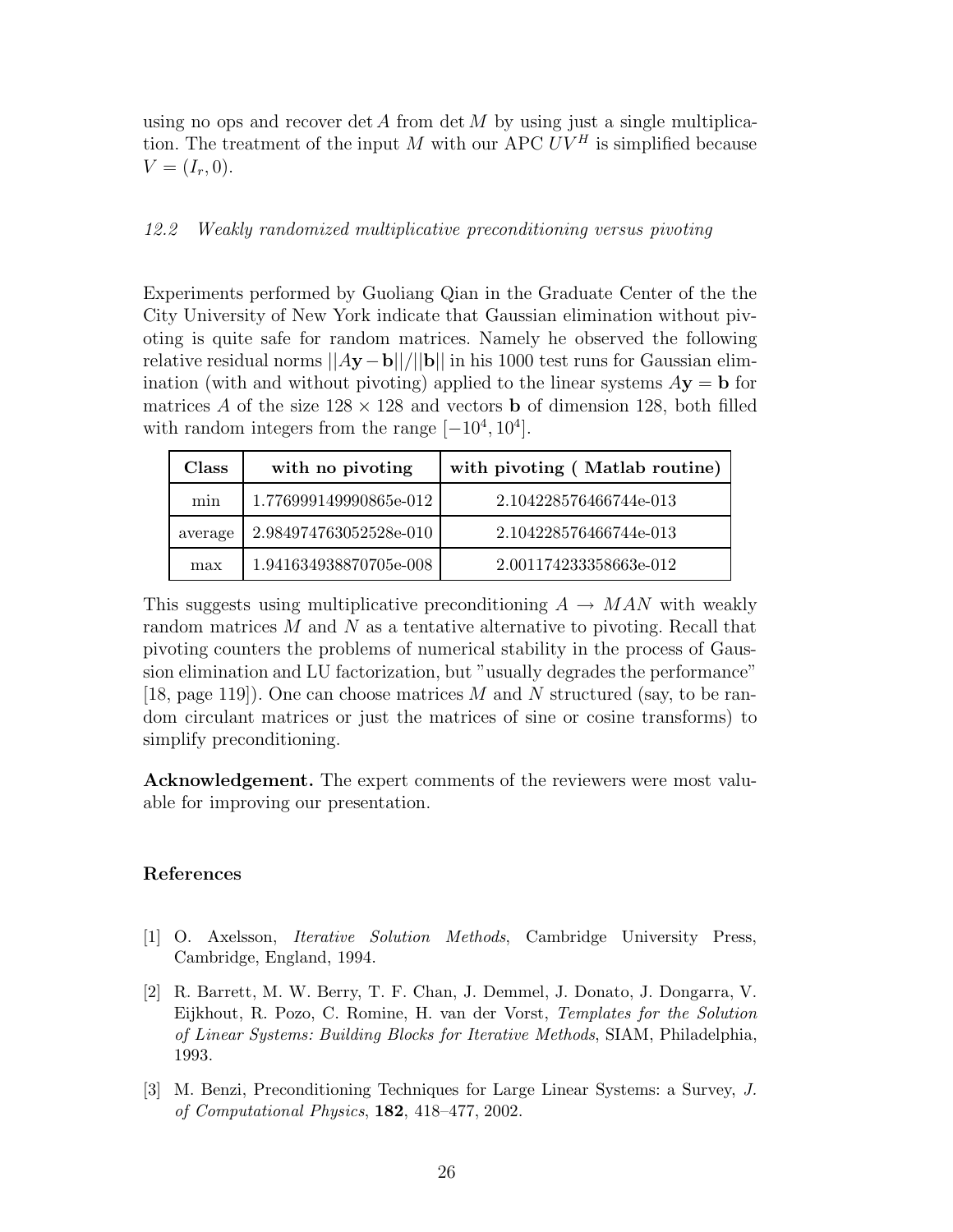- [4] H. Brönnimann, I. Z. Emiris, V. Y. Pan, S. Pion, Sign Determination in Residue Number Systems, *Theoretical Computer Science*, **210**, **1**, 173–197, 1999.
- [5] D. Bini, V. Y. Pan, *Polynomial and Matrix Computations, Volume 1: Fundamental Algorithms*, Birkhäuser, Boston, 1994.
- [6] K. Chen, *Matrix Preconditioning Techniques and Applications*, Cambridge University Press, Cambridge, England, 2005.
- [7] T. J. Dekker, A Floating-point Technique for Extending the Available Precision, *Numerische Mathematik*, **18**, 224–242, 1971.
- [8] J. D. Dixon, Exact Solution of Linear Equations Using p-adic Expansions, *Numerische Math.*, **40**, 137–141, 1982.
- [9] J. W. Demmel, *Applied Numerical Linear Algebra*, SIAM, Philadelphia, 1997.
- [10] J. Demmel, Y. Hida, Accurate and Efficient Floating Point Summation, *SIAM J. on Scientific Computing*, **25**, 1214–1248, 2003.
- [11] J. Demmel and Y. Hida, Fast and Accurate Floating Point Summation with Application to Computational Geometry, *Numerical Algorithms*, **37**, 101–112, 2004.
- [12] R. A. Demillo, R. J. Lipton, A Probabilistic Remark on Algebraic Program Testing, *Information Processing Letters*, **7**, **4**, 193–195, 1978.
- [13] W. Eberly, M. Giesbrecht, G. Villard, On Computing the Determinant and Smith Form of an Integer Matrix, *Proc. 41st Annual Symp. on Foundations of Computer Science (FOCS'2000)*, 675–685, IEEE Computer Society Press, Los Alamitos, CA, 2000.
- [14] I. Z. Emiris, V. Y. Pan, Symbolic and Numerical Methods for Exploiting Structure in Constructing Resultant Matrices, *J. of Symbolic Computation*, **33**, 393-413, 2002.
- [15] I. Z. Emiris, V. Y. Pan, Improved Algorithms for Computing Determinants and Resultants, *J. of Complexity*, **21**, **1**, 43–71, 2005.
- [16] G. H. Golub, Some Modified Matrix Eigenvalue Problems, *SIAM Review*, **15**, 318–334, 1973.
- [17] A. Greenbaum, *Iterative Methods for Solving Linear Systems*, SIAM, Philadelphia, 1997.
- [18] G. H. Golub, C. F. Van Loan, *Matrix Computations*, 3rd edition, The Johns Hopkins University Press, Baltimore, Maryland, 1996.
- [19] N. J. Higham, *Accuracy and Stability in Numerical Analysis*, SIAM, Philadelphia, 2002 (second edition).
- [20] A. S. Householder, *The Theory of Matrices in Numerical Analysis*, Dover, New York, 1964.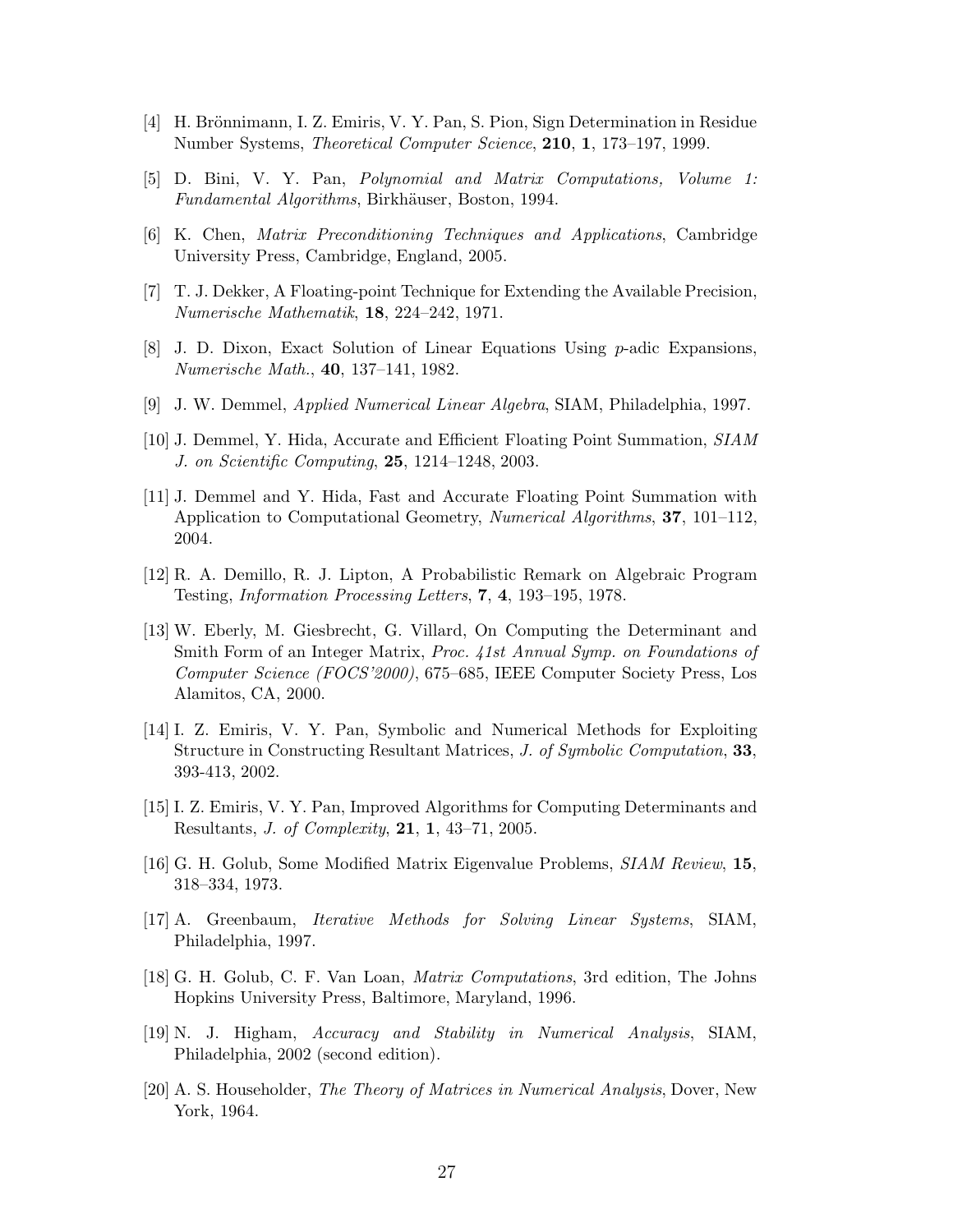- [21] X. Li, J. Demmel, D. Bailey, G. Henry, Y. Hida, J. Iskandar, W. Kahan, S. Kang, A. Kapur, M. Martin, B. Thompson, T. Tung, D. Yoo, Design, Implementation and Testing of Extended and Mixed Precision BLAS, *ACM Transactions on Math. Software*, **28**, 152–205, 2002.
- [22] R. T. Moenck, J. H. Carter, Approximate Algorithms to Derive Exact Solutions to Systems of Linear Equations, *Proceedings of EUROSAM, Lecture Notes in Computer Science*, **72**, 63–73, Springer, Berlin, 1979.
- [23] W. L. Miranker, V. Y. Pan, Methods of Aggregations, *Linear Algebra and Its Applications*, **29**, 231–257, 1980.
- [24] B. Mourrain, V. Y. Pan, Multivariate Polynomials, Duality and Structured Matrices, *J. of Complexity*, **16**, **1**, 110–180, 2000.
- [25] T. Ogita, S. M. Rump, S. Oishi, Accurate Sum and Dot Product, *SIAM Journal on Scientific Computing*, **26**, **6**, 1955–1988, 2005.
- [26] V. Y. Pan, How Can We Speed up Matrix Multiplication? *SIAM Review*, **26**, **3**, 393–415, 1984.
- [27] V. Y. Pan, On Computations with Dense Structured Matrices, *Math. of Computation*, **55, 191**, 179–190, 1990.
- [28] V. Y. Pan, Complexity of Computations with Matrices and Polynomials, *SIAM Review*, **34**, **2**, 225–262, 1992.
- [29] V. Y. Pan, Solving a Polynomial Equation: Some History and Recent Progress, *SIAM Review*, **39**, **2**, 187–220, 1997.
- [30] V. Y. Pan, *Structured Matrices and Polynomials: Unified Superfast Algorithms*, Birkhäuser/Springer, Boston/New York, 2001.
- [31] V. Y. Pan, Univariate Polynomials: Nearly Optimal Algorithms for Factorization and Rootfinding, *Journal of Symbolic Computations*, **33**, **5**, 701– 733, 2002.
- [32] V. Y. Pan, On Theoretical and Practical Acceleration of Randomized Computation of the Determinant of an Integer Matrix, *Zapiski Nauchnykh Seminarov POMI* (in English), **316**, 163–187, St. Petersburg, Russia, 2004. Also available at http://comet.lehman.cuny.edu/vpan/
- [33] V. Y. Pan, D. Ivolgin, B. Murphy, R. E. Rosholt, I. Taj-Eddin, Y. Tang, X. Yan, Additive Preconditioning and Aggregation in Matrix Computations, *Computers and Mathematics (with Applications)*, **55**, **8**, 1870–1886, 2008.
- [34] V. Y. Pan, D. Ivolgin, B. Murphy, R. E. Rosholt, Y. Tang, X. Wang, X. Yan, Root-finding with Eigen-solving, pages 219–245 in *Symbolic-Numerical Computation*, (Dongming Wang and Lihong Zhi editors), Birkhäuser, Basel/Boston, 2007.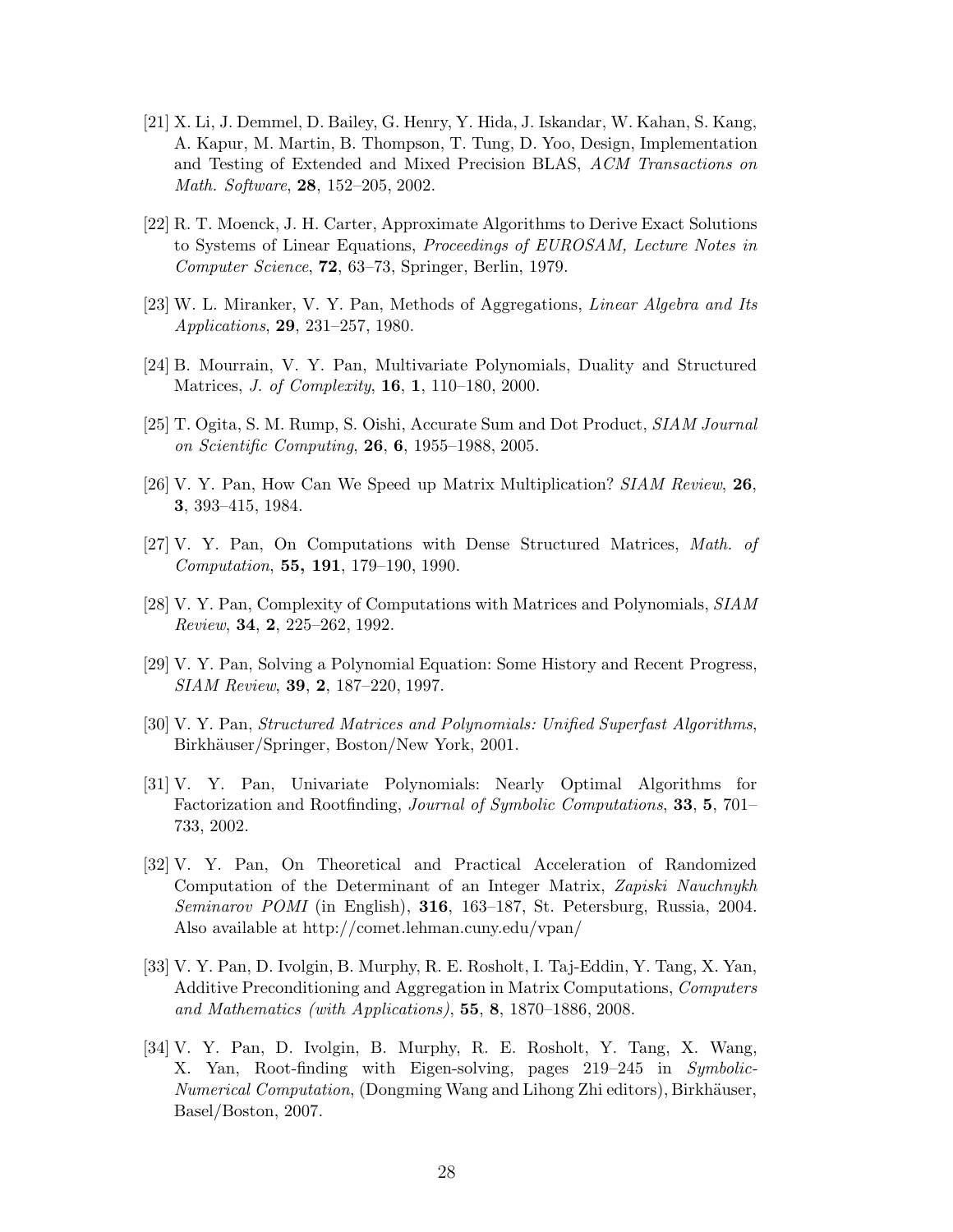- [35] V. Y. Pan, D. Ivolgin, B. Murphy, R. E. Rosholt, Y. Tang, X. Yan, Additive Preconditioning for Matrix Computations, Tech. Report TR 2008004, *Ph.D. Program in Computer Science*, *Graduate Center, the City University of New York*, 2008. Available at http://www.cs.gc.cuny.edu/tr/techreport.php?id=352
- [36] V. Y. Pan, D. Ivolgin, B. Murphy, R. E. Rosholt, Y. Tang, X. Yan, Additive Preconditioning for Matrix Computations, *Proc. of the Third International Computer Science Symposium in Russia (CSR 2008)*, *Lecture Notes in Computer Science (LNCS)*, **5010**, 372–383, 2008.
- [37] V. Y. Pan, M. Kunin, R. Rosholt, H. Kodal, Homotopic Residual Correction Processes, *Math. of Computation*, **75**, 345–368, 2006.
- [38] V. Y. Pan, B. Murphy, G. Qian, R. E. Rosholt, Error-free Computations via Floating-Point Operations, *Computers and Math. (with Applications)*, in press, and Technical Report TR 2007010, *CUNY Ph.D. Program in Computer Science, Graduate Center, City University of New York*, 2007. Available at http://www.cs.gc.cuny.edu/tr/techreport.php?id=352
- [39] V. Y. Pan, B. Murphy, R. E. Rosholt, M. Tabanjeh, The Schur Aggregation for Solving Linear Systems of Equations, *Proceedings of the Third International Workshop on Symbolic–Numeric Computation (SNC 2007)*, 142–151, July 2007, London, Ontario, Canada, (Jan Verschelde and Stephen Watt eds.), ACM Press, New York, 2007.
- [40] V. Y. Pan, G. Qian, Solving Homogeneous Linear Systems with Weakly Random Additive Preprocessing, Technical Report TR 2008009, *CUNY Ph.D. Program in Computer Science, Graduate Center, the City University of New York*, 2008. Available at http://www.cs.gc.cuny.edu/tr/techreport.php?id=352
- [41] V. Y. Pan, R. Schreiber, An Improved Newton Iteration for the Generalized Inverse of a Matrix, with Applications, *SIAM J. on Scientific and Statistical Computing*, **12**, *<sup>5</sup>*, 1109–1131, 1991.
- [42] V. Y. Pan, X. Yan, Additive Preconditioning, Eigenspaces, and the Inverse Iteration, submitted to *Linear Algebra and Its Applications*. Also Technical Report TR 2008006, *CUNY Ph.D. Program in Computer Science, Graduate Center, the City University of New York*, 2008. Available at http://www.cs.gc.cuny.edu/tr/techreport.php?id=352
- [43] V. Y. Pan, X. Yan, Null Space and Eigenspace Computations with Additive Preprocessing, *Proceedings of the Third International Workshop on Symbolic– Numeric Computation (SNC 2007)*, 152–160, July 2007, London, Ontario, Canada, (Jan Verschelde and Stephen Watt eds.), ACM Press, New York, 2007.
- [44] V. Y. Pan, Y. Yu, Certification of Numerical Computation of the Sign of the Determinant of a Matrix, *Algorithmica*, **30**, 708–724, 2001.
- [45] S. M. Rump, T. Ogita, S. Oishi, Accurate Floating-Point Summation, Tech. Report 05.12, *Faculty for Information and Communication Sciences, Hamburg University of Technology* (41 pages), 2005, and *SIAM Journal on Scientific Computing*, in print.